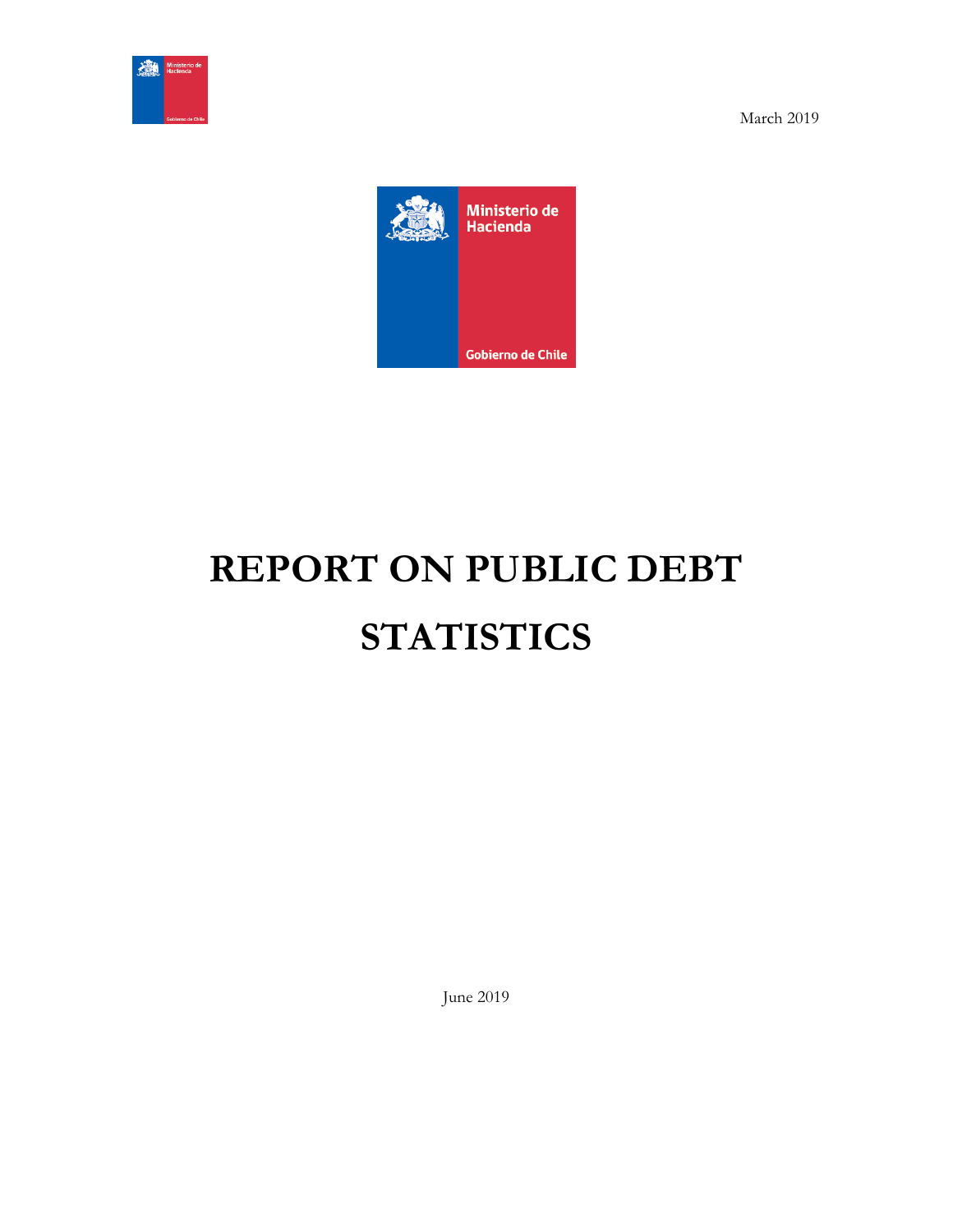

## **TABLE OF CONTENTS**

| II.4.                                                                          |  |
|--------------------------------------------------------------------------------|--|
|                                                                                |  |
|                                                                                |  |
|                                                                                |  |
|                                                                                |  |
| Assets, Liabilities and Amortizations of the Central Bank of Chile  16         |  |
|                                                                                |  |
| Government Company Debt and Guaranteed Debt of the Rest of the Public Sector19 |  |
|                                                                                |  |
|                                                                                |  |
|                                                                                |  |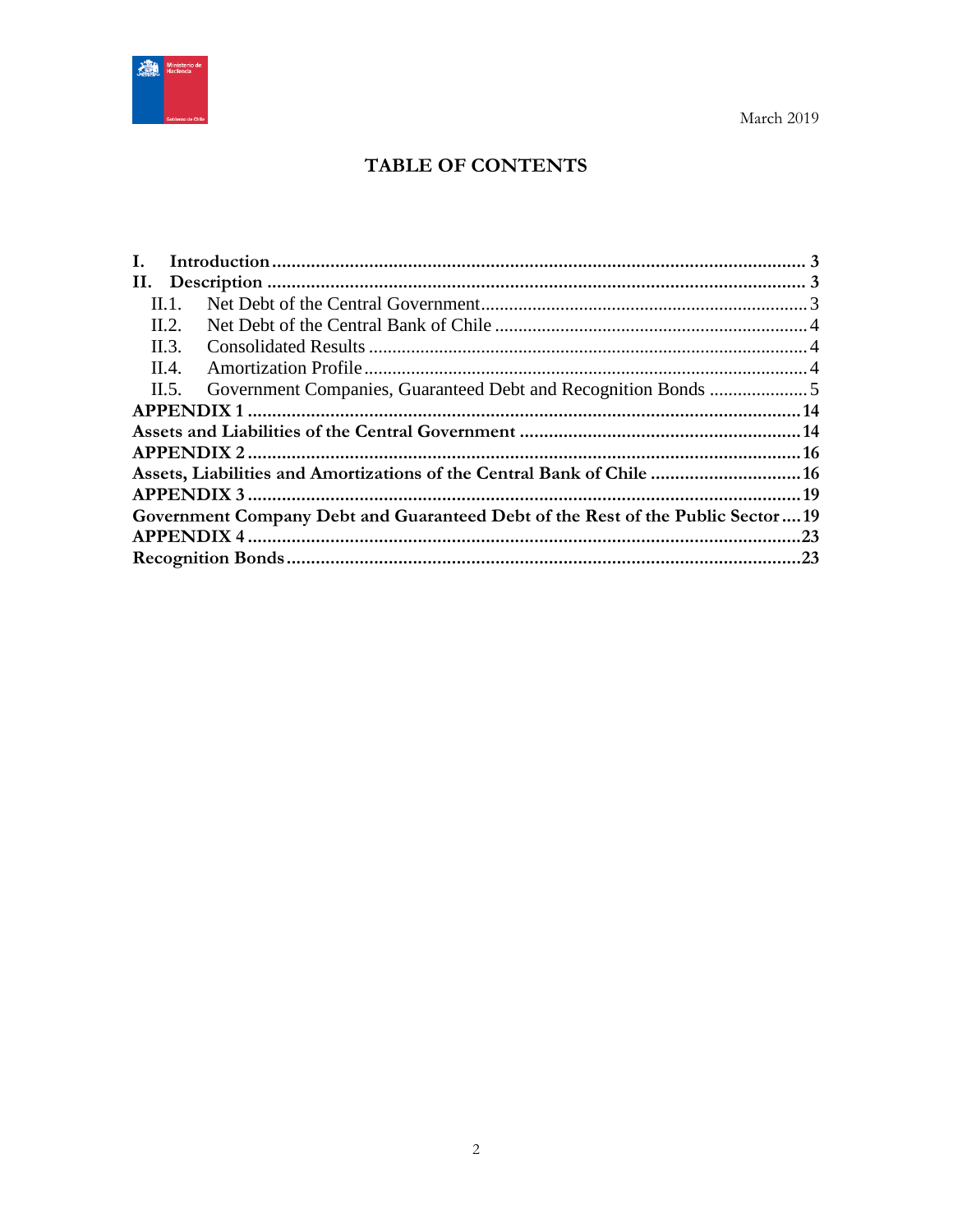

#### <span id="page-2-0"></span>**I. Introduction**

This report provides a systematized view of the statistics on assets and liabilities of the Central Government, the Central Bank and Government Companies. The figures correspond to the 12 months of each year from 2006 to 2018, including also the first three months of 2019 until March 31th. The historical series are available from 1991 in an excel spread-sheet published on the institutional web page of the Ministry of Finance (http://www.hacienda.cl/english/public-debt-office.html).

This information is the result of a joint effort of different institutions. For the Central Government, the sources are the General Comptroller of the Republic (CGR), the Treasury Service (TS) and the Budget Office (Dipres). The Central Bank has collaborated closely with the Ministry of Finance in providing figures on its financial assets and liabilities in the format required for this report. As of 2002, the Central Bank began to include in the notes to its balance sheets the details necessary to reconstruct the figures that are presented in this report. The information on government companies was obtained from the audited financial statements, while data on guaranteed debt of the rest of the public sector was provided by the Treasury Service. Statistics on recognition bonds were provided by the Social Security Institute (in Spanish, IPS), ex Social Security Normalization Institute (in Spanish, INP).

The study considers the methodological change of GDP accounting, and the last GDP data available with its 2013 reference. In this sense, the figures –as a percentage of GDP- not necessarily fit with former reports. At the same time, Central Bank data as of March 2019 is provisory.

#### <span id="page-2-1"></span>**II. Description**

#### <span id="page-2-2"></span>**II.1. Net Debt of the Central Government**

At March 2018, the gross debt of the Central Government totaled Ps 49,757,685 million, equal to 25.7% of GDP, a nominal increase of Ps. 887,226 million compared to December 2018. Investments in financial assets totaled Ps. 38,179,879 million in the same period, equal to 19.7% of GDP, 0.2% lower compared to December 2018.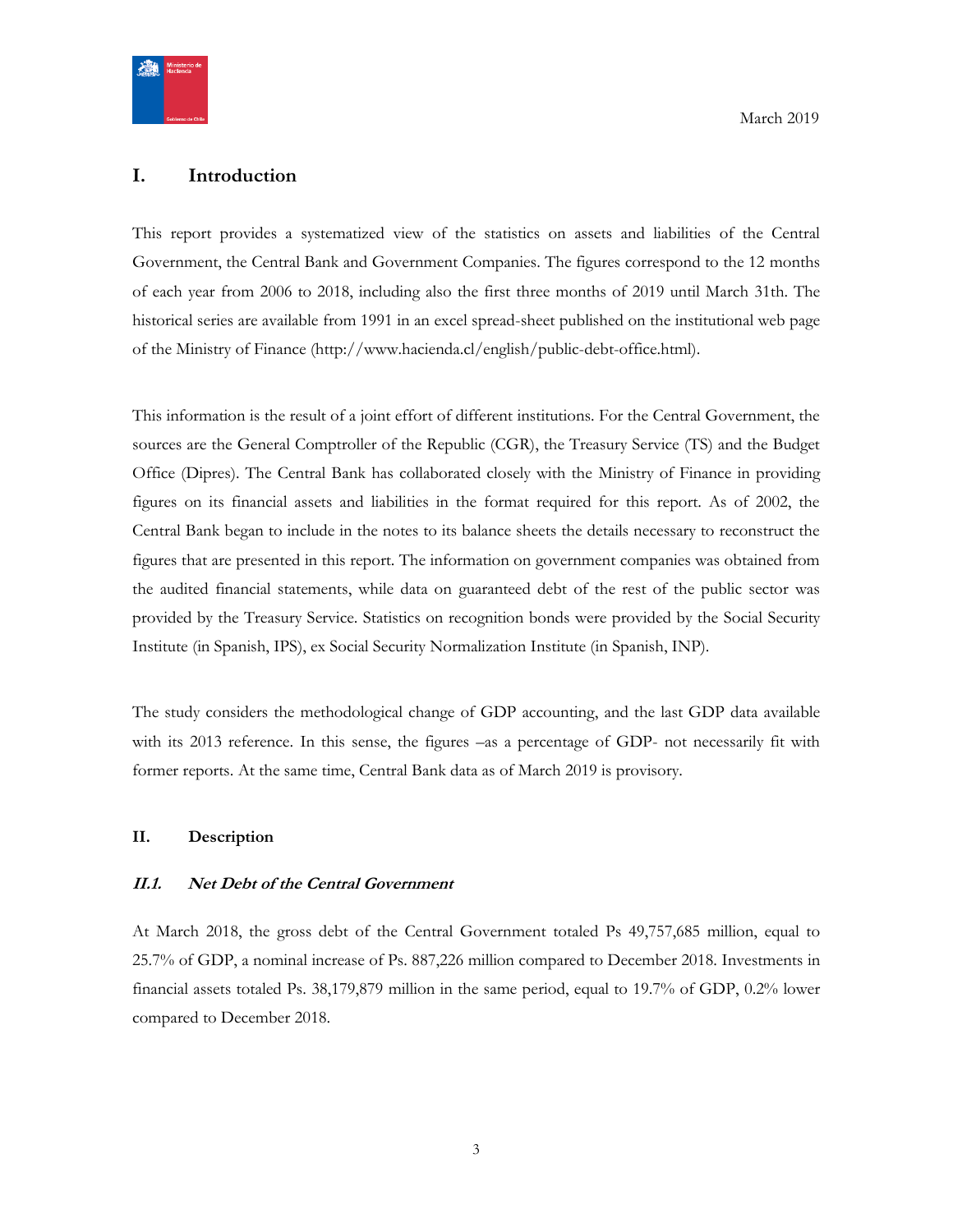

The increase of financial liabilities and the decrease in financial assets (as a percentage of GDP), resulted in a debt position of the Central Government by Ps. 11,577,806 million, reaching 6.0% of GDP as of March 2019, in comparison to 5.7% of December 2018.

#### <span id="page-3-0"></span>**II.2. Net Debt of the Central Bank of Chile**

The Central Bank of Chile liabilities as of March 2019 were equal to 9.7% of GDP, 0.9 percentage points less than December 2018. Central Bank assets were equal to 13.8% of GDP, which represents a decrease of 0.9 percentage points in comparison to December 2018.

The Central Bank recorded net liabilities of -Ps. 8,025,779, equal to a -4.1% of GDP, same as recorded in December 2018.

#### <span id="page-3-1"></span>**II.3. Consolidated Results**

The consolidated gross debt of the Central Government and the Central Bank of Chile was equal to 34.6% of GDP as of March 2019, 0.9 percentage points lower than it was at the end of 2018. The consolidated net debtor position was equal to 1.8% of GDP, with a decrease of net creditor position by Ps. 560,670 million compared to the end of 2018.

#### <span id="page-3-2"></span>**II.4. Amortization Profile**

The amortizations of consolidated debt of the Central Government and Central Bank present a regular path until 2024. The remaining payments for 2019 are of Ps. 8,420,845, 104.90% corresponding to Central Bank obligations. From 2020 to 2024, amortization will average Ps. 3.677.500 million per year, with Central Bank debt accounting for 30.3% of the total. Debt maturing from 2025 and after should average Ps. 1,472,553 million per year, with 95.1% corresponding to Central Government debt, and 4.9% to Central Bank debt.

Amortizations for 2020-2024 according denomination and maturity show that 87.8% of debt corresponds to local currency debt and local inflation-indexed currency and that 12.2% to dollar denominated debt. For years after 2024, 46.1% of amortizations correspond to local inflation-indexed currency, 33.2% to local currency and 20.7% to dollars.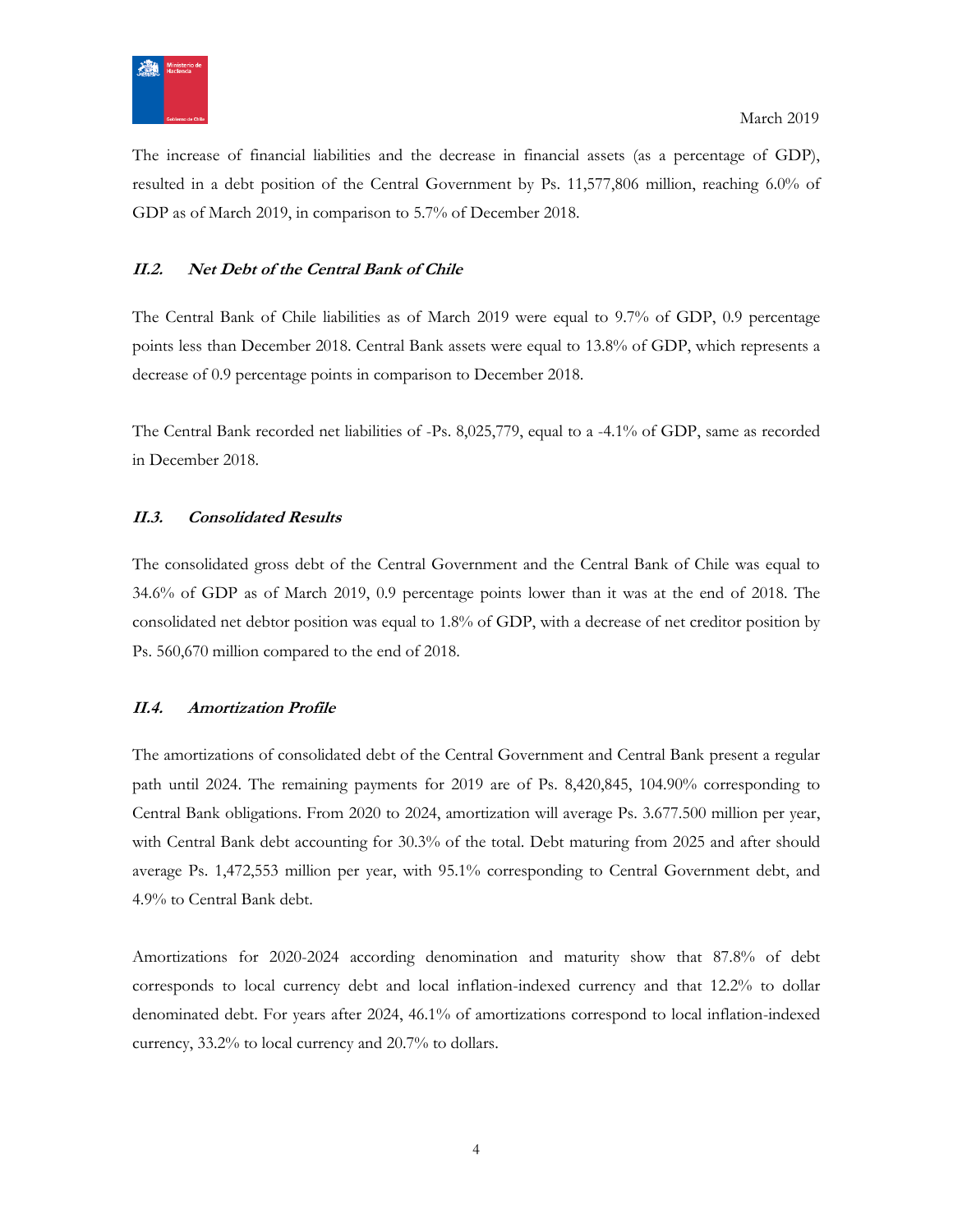

#### <span id="page-4-0"></span>**II.5. Government Companies, Guaranteed Debt and Recognition Bonds**

This report includes complementary information on the financial assets and liabilities of government companies, and on the stock of outstanding recognition bonds. These liabilities, assets and debt are different in nature from what is considered public debt, and in keeping with standard international practices, they are presented separately and are not consolidated with the statistics on the Central Government and Central Bank. In this manner, it supplements and enriches the available information without distorting it and facilitates international comparisons related to public indebtedness.

When debt indicators are relatively low, which is the case for a great majority of government companies, their indebtedness consists of liabilities that have been assumed based on the capital of each corporation. These liabilities are backed by investment projects under way that must be financed by future operating revenues without compromising public credit, except for debt under government guarantee, which is identified separately.

As of December 2018, last data available, the gross debt of Government Companies was equal to 9.2% of GDP (Ps. 17,661,760 million), which represents an increase by Ps. 2,316,430 million in comparison to December 2017. At the same time, financial assets increased Ps. 267.448 million, reaching 1.0% of GDP. The net debt of these companies was equal to 8.2% of GDP.

In exceptional cases, when financial assets were not enough to guarantee the debt of government companies at a reasonable cost, the government has stepped in to guarantee part of the debt. As of March 2019, total guaranteed debt reached 1.6% of GDP, totally corresponding to local guaranteed debt (34.5% pertaining to Empresa de Ferrocarriles del Estado (the National Railroad Company) and 15.1% to Metro (the National Subway Company). Other important component of Guaranteed debt is the Superior Education funding, authorized by law (Law number 20,027), which amounts Ps. 1,554,948 million, equivalent to 48.7% of total Local Guaranteed debt. Regarding the total Guaranteed debt, 100% of this debt was issued locally.

Finally, recognition bonds represent a government liability owed to affiliates of the old pension system who changed to the new pension fund system (AFPs). Although this liability is of a different nature, future payments will be required and must be considered. As of March 2019 the stock of recognition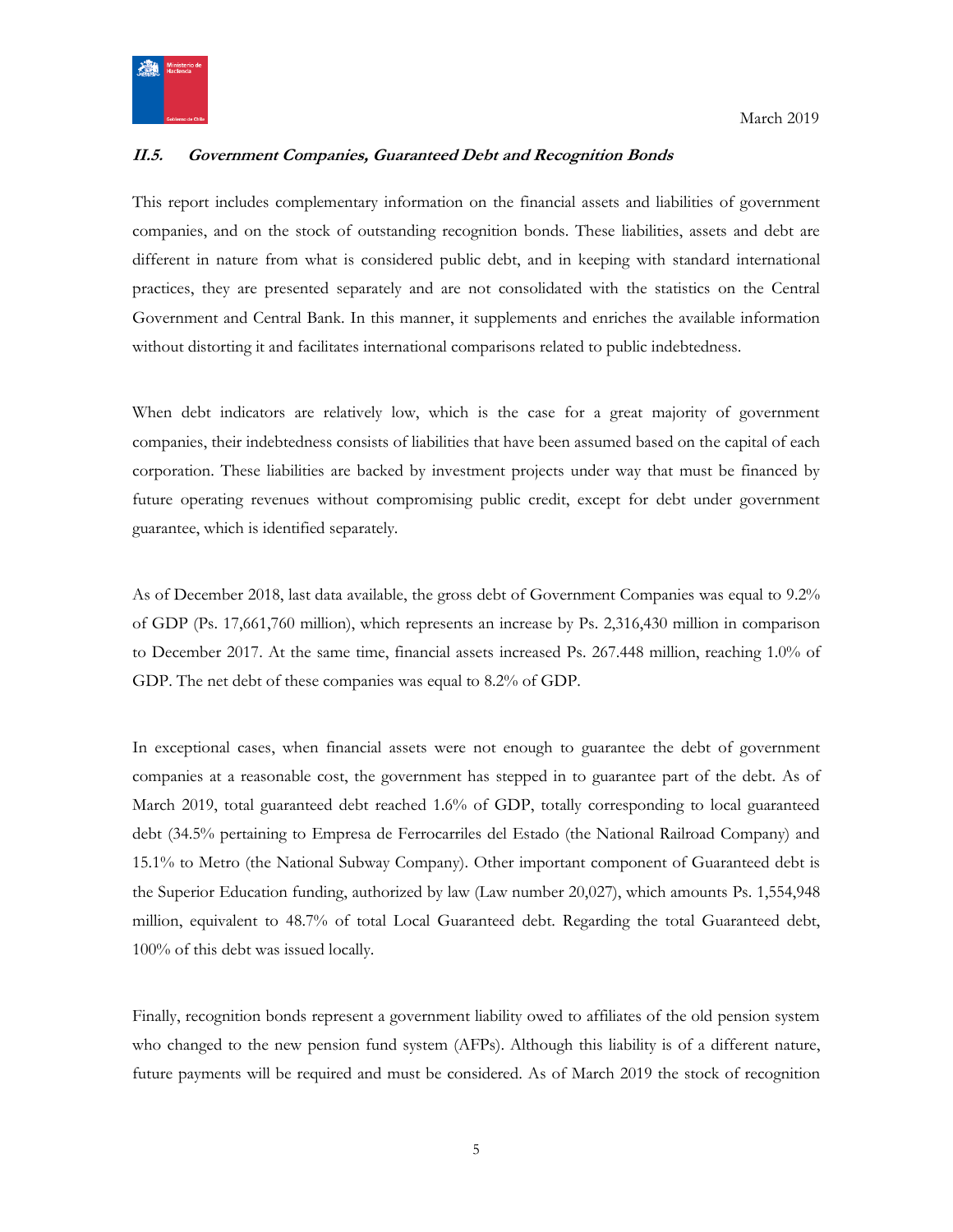

bonds was equal to 0.6% of the GDP, in line with the downward trend begun in 1985 that is projected to continue over the coming years (see Appendix 4).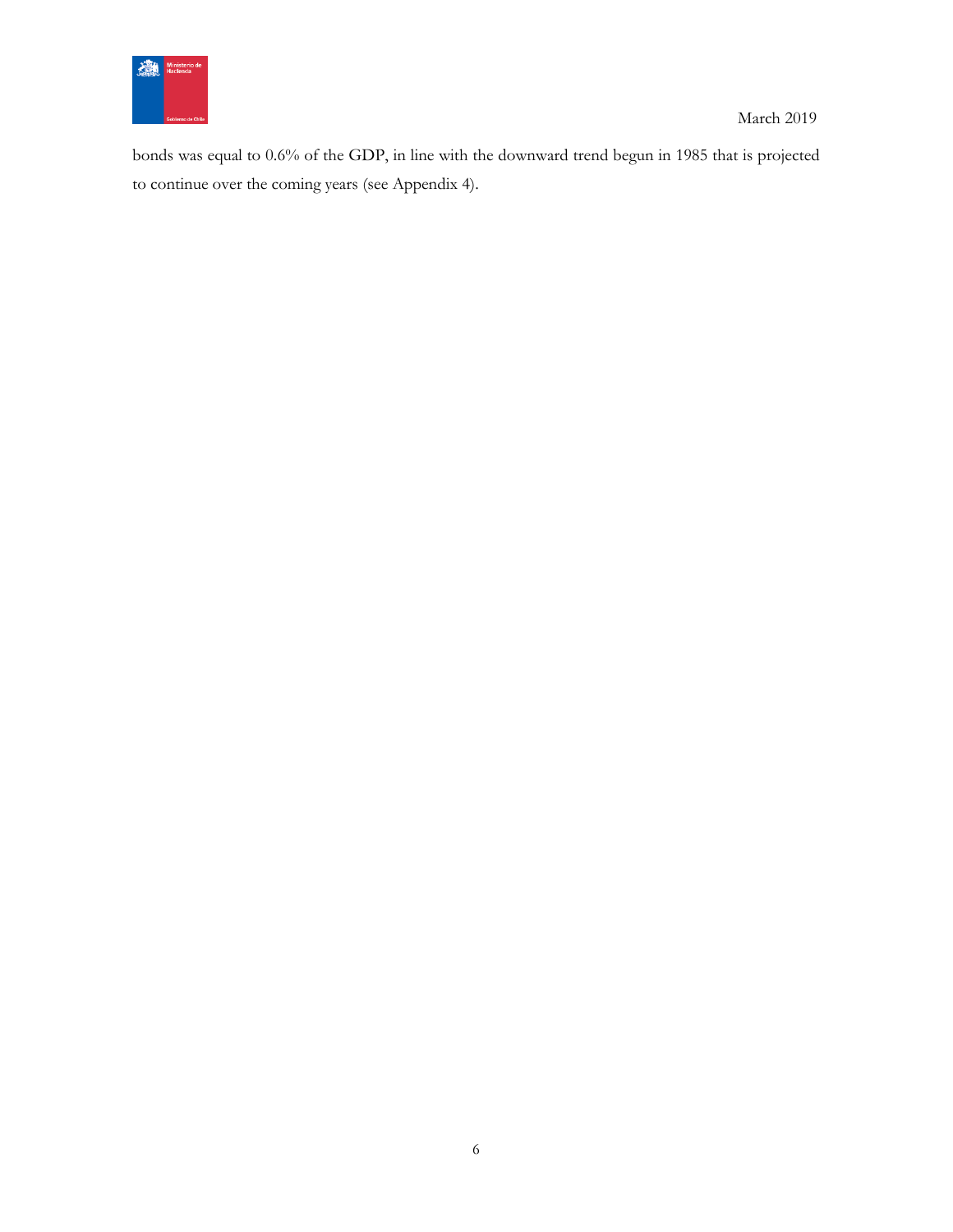

| Assets and Liabilities of the Central Government<br>In millions at the end of each period  |                      |               |                |               |              |              |                     |              |                     |            |                |                          |
|--------------------------------------------------------------------------------------------|----------------------|---------------|----------------|---------------|--------------|--------------|---------------------|--------------|---------------------|------------|----------------|--------------------------|
|                                                                                            | 2008                 | 2009          | 2010           | 2011          | 2012         | 2013         | 2014                | 2015         | 2016                | 2017       | 2018           | mar-19                   |
| 1. Liabilities in pesos                                                                    | 2.768.095            | 4.337.895     | 7.889.100      | 11.200.998    | 13.015.967   | 15.285.636   | 18.681.365          | 22.523.188   | 29.317.723          | 34.965.837 | 39.186.492     | 40.400.344               |
| 1.1. Government Promissory Notes with the Central Bank                                     | $\Omega$             | $\theta$      | $\overline{0}$ | $\theta$      | $\Omega$     | $\theta$     | $\theta$            | $\theta$     | $\Omega$            | $\Omega$   | $\theta$       | $\Omega$                 |
| 1.2. Foreign Debt                                                                          | $\Omega$             | $\theta$      | 272.295        | 434.345       | 434.345      | 434.345      | 434.345             | 464.148      | 434.345             | 434.345    | 434.345        | 434.345                  |
| 1.3. Others $(a)$                                                                          | 2.768.095            | 4.337.895     | 7.616.805      | 10.766.653    | 12.581.622   | 14.851.291   | 18.247.020          | 22.059.040   | 28.883.378          | 34.531.492 | 38.752.147     | 39.965.999               |
| 2. Assets in pesos                                                                         | 5.333.181            | 5.850.344     | 6.885.997      | 9.406.367     | 9.298.488    | 9.000.392    | 9.151.137           | 10.782.887   | 12.236.988          | 13.072.668 | 14.483.242     | 14.967.197               |
| 2.1 Assets in pesos not including gov't-owned companies (b)                                | 5.210.214            | 5.736.367     | 6.884.775      | 9.406.293     | 9.298.488    | 9.000.392    | 9.151.137           | 10,778,887   | 12.236.988          | 13.072.668 | 14.483.242     | 14.967.197               |
| 2.1.1 Deposits in the Central Bank                                                         | 32                   | 17.199        | 69.091         | 125.981       | 158.330      | 200.952      | 1.117.977           | 296.689      | 463.976             | $\Omega$   | $\Omega$       | $\Omega$                 |
| 2.1.2 Central Bank Notes                                                                   | 144.664              | 129.185       | 135.776        | 444.858       | 474.927      | 444.216      | 58.381              | 10.365       | 395.200             | 437.030    | 363.230        | 718.212                  |
| 2.1.3 Others <sup>(c)</sup>                                                                | 5.065.518            | 5.589.983     | 6.679.908      | 8.835.454     | 8.665.232    | 8.355.224    | 7.974.780           | 10.471.833   | 11.377.812          | 12.635.638 | 14.120.013     | 14.248.985               |
| 2.2 Financial debt of gov't companies owed to the government                               | 122.967              | 113.977       | 1.223          | 74            | $\Omega$     | $\Omega$     | $\Omega$            | 4.000        | $\Omega$            | $\Omega$   | $\Omega$       | $\theta$                 |
| 3. Net liabilities in pesos: $(1) - (2)$                                                   | $-2.565.086$         | $-1.512.449$  | 1.003.103      | 1.794.631     | 3.717.479    | 6.285.244    | 9.530.228           | 11.740.301   | 17.080.735          | 21.893.169 | 24,703,249     | 25.433.147               |
| 4. Liabilities in dollars                                                                  | 2.935                | 2.530         | 3.514          | 4.448         | 5.227        | 4.330        | 5.829               | 7.121        | 9.430               | 12.101     | 13.920         | 13.739                   |
| 4.1 Government promissory notes with the Central Bank (c)                                  | $\theta$             | $\Omega$      | $\Omega$       | $\theta$      | $\Omega$     | $\theta$     | $\overline{0}$      | $\theta$     | $\theta$            | $\theta$   | $\overline{0}$ | $\theta$                 |
| 4.2 Foreign debt                                                                           | 2.935                | 2.530         | 3.514          | 4.448         | 5.227        | 4.330        | 5.829               | 7.121        | 9.430               | 12.101     | 13.920         | 13.739                   |
| 5. Assets in dollars (d)                                                                   | 27.602               | 19.633        | 22.307         | 27.920        | 31.382       | 31.133       | 32.162              | 31.477       | 32.637              | 34.800     | 33.800         | 34.082                   |
| 5.1 Central Bank deposits                                                                  | 128                  | 453           | 529            | 1.284         | 978          | 214          | 179                 | 174          | 474                 | 517        | 1.250          | 1.221                    |
| 5.2 Central Bank notes                                                                     | $\Omega$             | $\theta$      | $\theta$       | $\theta$      | $\Omega$     | $\theta$     | $\theta$            | $\theta$     | $\theta$            | $\theta$   | $\overline{0}$ | $\theta$                 |
| 5.3 Others <sup>(d)</sup>                                                                  | 27.474               | 19.180        | 21.778         | 26.636        | 30.404       | 30.919       | 31.983              | 31.303       | 32.163              | 34.283     | 32.550         | 32.860                   |
| 6. Net liabilities in dollars: (4) -(5)                                                    | $-24.667$            | $-17.103$     | $-18.793$      | $-23.473$     | $-26.155$    | $-26.803$    | $-26.333$           | $-24.356$    | $-23.207$           | $-22.699$  | $-19.880$      | $-20.343$                |
| 7. Total Gross Financial Debt: $(1) + (4)$                                                 | 4.614.497            | 5.619.223     | 9.535.014      | 13.520.205    | 15.517.618   | 17.553.695   | 22.221.911          | 27.560.190   | 35.610.201          | 42.410.915 | 48.870.460     | 49.757.685               |
| 8. Total Financial Assets: $(2) + (5)$                                                     | 22.697.951           | 15.793.129    | 17.333.908     | 23.965.755    | 24.317.827   | 25.306.676   | 28.685.723          | 33.047.936   | 34.015.524          | 34.482.435 | 37.997.313     | 38.179.879               |
| 9. Total Net Financial Liabilities: (7) - (8)                                              | $-18.083.453$        | $-10.173.906$ | -7.798.894     | $-10.445.550$ | $-8.800.209$ | $-7.752.981$ | $-6.463.812$        | $-5.487.747$ | 1.594.677           | 7.928.480  | 10.873.146     | 11,577,806               |
| <b>EXCHANGE RATE EFFECT:</b>                                                               |                      |               |                |               |              |              |                     |              |                     |            |                |                          |
| 10. Total Gross Financial Debt with Constant Exchange Rate <sup>(h)</sup> :                | 4.312.727            | 5.669.471     | 9.738.553      | 13.541.687    | 15.766.895   | 17.564.651   | 21.749.221          | 26.270.924   | 34.280.585          | 41.334.730 | 46.512.421     | 47.630.923               |
| 11. Total Financial Assets with Constant Exchange Rate <sup>(h)</sup> :                    | 19.859.901           | 16.183.042    | 18.625.927     | 24.100.611    | 25.814.426   | 25.385.443   | 26.077.703          | 27.348.998   | 29.413.666          | 31.387.655 | 32.271.654     | 32.904.037               |
| 12. Total Net Financial Liabilities with Constant Exchange Rate <sup>(h)</sup> : (10)-(11) | 15.547.174<br>$\sim$ | 10.513.571    | 8.887.375      | 10.558.924    | 10.047.531   | 7.820.792    | 4.328.482<br>$\sim$ | 1.078.074    | 4.866.919           | 9.947.075  | 14.240.766     | 14.726.886               |
| 13. Exchange Rate Effect on Total Gross Financial Debt (7) - (10)                          | $301.771 -$          | 50.248        | 203.538        | 21.482        | 249.277 -    | 10.956       | 472.691             | 1.289.266    | 1.329.616           | 1.076.185  | 2.358.039      | 2.126.762                |
| 14. Exchange Rate Effect on Total Financial Assets (8) - (11)                              | 2.838.050            | 389.913       | 1.292.019      | 134.856       | 1.496.599    | 78.767       | 2.608.021           | 5.698.938    | 4.601.858           | 3.094.780  | 5.725.659      | 5.275.842                |
| 15. Exchange Rate Effect on Total Net Financial Liabilities: (9) - (12)                    | 2.536.279            | 339.665       | 1.088.481      | 113.374       | 1.247.322    | 67.811       | 2.135.330           | 4.409.673    | 3.272.242<br>$\sim$ | 2.018.595  |                | $-3.367.620 - 3.149.080$ |

(a) Includes Corfo Debt and Treasury Bonds.

(b) Excludes receivables due from the government under the old system.

(c) Includes local currency, cash equivalents, loans and placements.

(d) Includes the Economic and Social Stabilization Fund, the Pension Reserve Fund, the Petroleum Stabilization fund, the Infrastructure Fund, and the central government investment fund in foreign currency.

(e) The figures as a percentage of GDP was calculated considering the methodology change of Central Bank for GDP calculus, since 2003.

(f) The figures as a percentage of GDP was calculated considering the National Accounts methodology exchange of Central Bank.

(g) Exchange rate corresponds to March 2010 . Exchange Rate effect is the difference between the items calculated with current rate of exchange and the same calculated with constant rate of exchange (March 2010).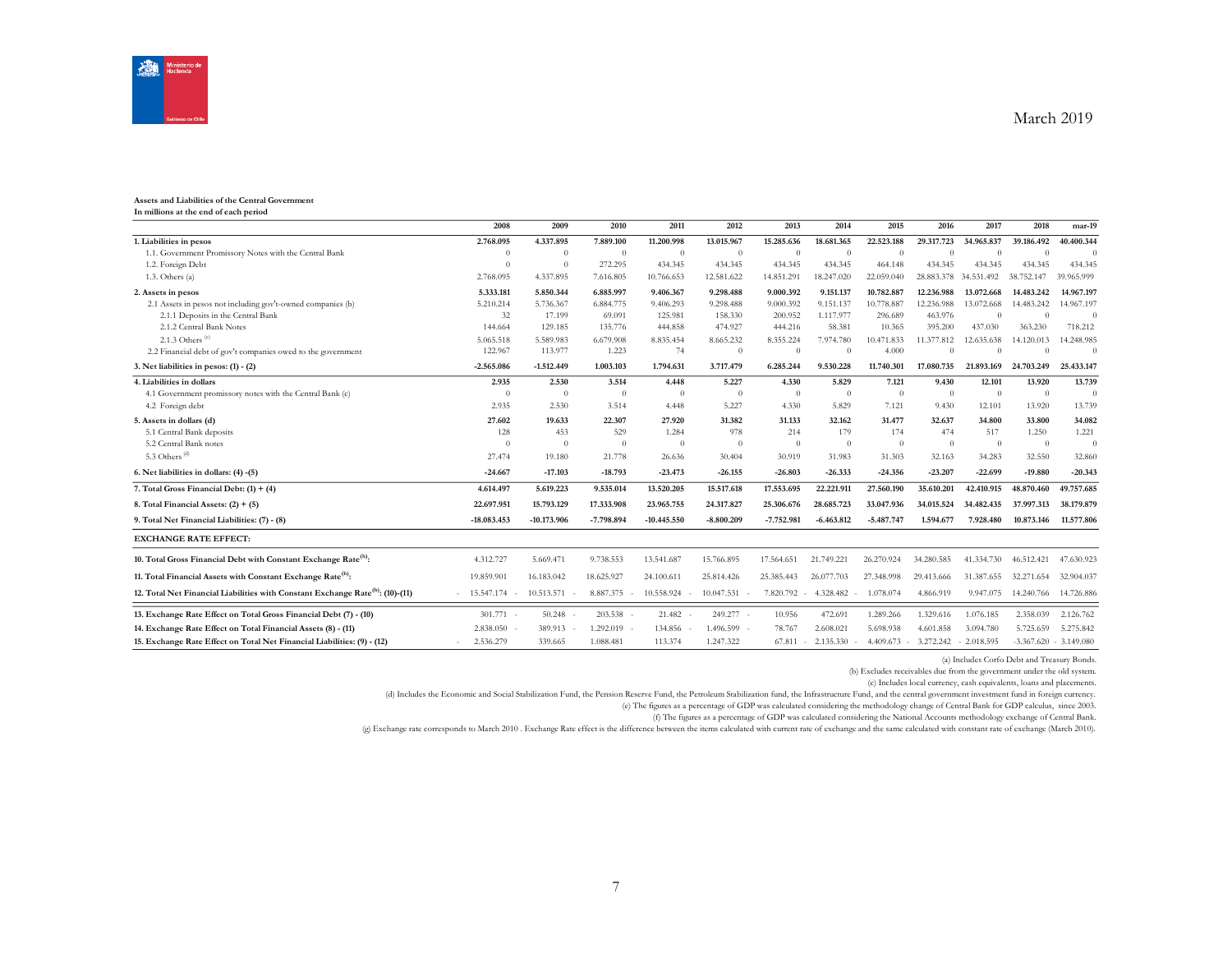

#### **Assets and Liabilities of the Central Government % GDP**

|                                                                                            | 2008     | 2009     | 2010    | 2011     | 2012     | 2013     | 2014     | 2015     | 2016    | 2017     | 2018    | mar-19  |
|--------------------------------------------------------------------------------------------|----------|----------|---------|----------|----------|----------|----------|----------|---------|----------|---------|---------|
| 1. Liabilities in pesos                                                                    | 2,9%     | 4,5%     | 7,1%    | 9,2%     | $10,0\%$ | 11,1%    | 12,6%    | 14,1%    | 17,3%   | 19,4%    | 20,5%   | 20,9%   |
| 1.1. Government Promissory Notes with the Central Bank                                     | 0,0%     | $0,0\%$  | 0.0%    | 0,0%     | $0.0\%$  | $0.0\%$  | 0,0%     | 0,0%     | $0.0\%$ | 0.0%     | $0,0\%$ | $0.0\%$ |
| 1.2. Foreign Debt                                                                          | 0,0%     | $0.0\%$  | 0,2%    | 0,4%     | 0.3%     | 0,3%     | 0,3%     | 0,3%     | 0,3%    | 0,2%     | 0,2%    | 0,2%    |
| 1.3. Others $(a)$                                                                          | 2,9%     | 4,5%     | 6,8%    | 8,8%     | 9,7%     | 10,8%    | 12,3%    | 13,8%    | 17,0%   | 19,2%    | 20,3%   | 20,7%   |
| 2. Assets in pesos                                                                         | 5,7%     | 6,1%     | 6,2%    | 7,7%     | 7,2%     | 6,5%     | 6,2%     | 6,8%     | 7,2%    | 7,3%     | 7,6%    | 7,7%    |
| 2.1 Assets in pesos not including gov't-owned companies (b)                                | 5,6%     | 5,9%     | 6,2%    | 7,7%     | 7,2%     | 6,5%     | 6,2%     | 6,8%     | 7,2%    | 7,3%     | 7,6%    | 7,7%    |
| 2.1.1 Deposits in the Central Bank                                                         | 0.0%     | $0.0\%$  | 0,1%    | 0,1%     | 0,1%     | 0,1%     | 0,8%     | 0,2%     | 0,3%    | 0,0%     | $0.0\%$ | $0.0\%$ |
| 2.1.2 Central Bank Notes                                                                   | 0,2%     | 0,1%     | 0,1%    | 0,4%     | 0,4%     | 0,3%     | $0.0\%$  | 0,0%     | 0,2%    | 0,2%     | 0,2%    | 0,4%    |
| 2.1.3 Others $(6)$                                                                         | 5,4%     | 5,8%     | 6,0%    | 7,2%     | 6,7%     | 6,1%     | 5,4%     | 6,6%     | 6,7%    | 7,0%     | 7,4%    | 7,4%    |
| 2.2 Financial Debt of Gov't Companies Owed to the Government                               | 0,1%     | 0,1%     | $0.0\%$ | $0.0\%$  | $0.0\%$  | 0,0%     | $0.0\%$  | $0.0\%$  | $0.0\%$ | 0,0%     | $0.0\%$ | $0.0\%$ |
| 3. Net liabilities in pesos: $(1) - (2)$                                                   | $-2,7%$  | $-1,6%$  | 0,9%    | 1,5%     | 2,9%     | 4,6%     | 6,4%     | 7,4%     | 10,1%   | 12,1%    | 12,9%   | 13,1%   |
| 4. Liabilities in dollars                                                                  | 2,0%     | 1,3%     | 1,5%    | 1,9%     | 1,9%     | 1,6%     | 2,4%     | 3,2%     | 3,7%    | 4,1%     | 5,1%    | 4,8%    |
| 4.1 Government promissory notes with the Central Bank                                      | 0.0%     | $0.0\%$  | 0.0%    | 0,0%     | $0.0\%$  | 0,0%     | 0,0%     | 0,0%     | $0,0\%$ | 0.0%     | $0,0\%$ | $0.0\%$ |
| 4.2 Foreign debt                                                                           | 2,0%     | 1,3%     | 1,5%    | 1,9%     | 1,9%     | 1,6%     | 2,4%     | 3,2%     | 3,7%    | 4,1%     | 5,1%    | 4,8%    |
| 5. Assets in dollars (d)                                                                   | 18,5%    | 10,3%    | 9,4%    | 11,9%    | 11,6%    | 11,8%    | 13,1%    | 14,0%    | 12,9%   | 11,9%    | 12,3%   | 12,0%   |
| 5.1 Central Bank deposits                                                                  | 0,1%     | 0,2%     | 0,2%    | 0,5%     | 0,4%     | 0,1%     | 0,1%     | 0,1%     | 0,2%    | 0,2%     | 0,5%    | 0,4%    |
| 5.2 Central Bank notes                                                                     | 0,0%     | $0.0\%$  | $0.0\%$ | $0,0\%$  | $0.0\%$  | 0,0%     | $0,0\%$  | 0,0%     | $0,0\%$ | 0.0%     | $0,0\%$ | $0.0\%$ |
| 5.3 Others <sup>(d)</sup>                                                                  | 18,4%    | 10,0%    | 9,1%    | 11,4%    | 11,2%    | 11,7%    | 13,1%    | 13,9%    | 12,7%   | 11,7%    | 11,8%   | 11,6%   |
| 6. Net liabilities in dollars: (4) -(5)                                                    | $-16,5%$ | $-9,0%$  | $-7,9%$ | $-10,0%$ | $-9,6%$  | $-10,2%$ | $-10,8%$ | $-10,8%$ | $-9,1%$ | $-7,7%$  | $-7,2%$ | $-7,2%$ |
| 7. Gross Financial Debt: $(1) + (4)$                                                       | 4,9%     | 5,8%     | 8,6%    | 11,1%    | 11,9%    | 12,7%    | 15,0%    | 17,3%    | 21,0%   | 23,5%    | 25,6%   | 25,7%   |
| 8. Total Financial Assets: $(2) + (5)$                                                     | 24,2%    | 16,3%    | 15,5%   | 19,6%    | 18,7%    | 18,4%    | 19,3%    | 20,7%    | 20,1%   | 19,1%    | 19,9%   | 19,7%   |
| 9. Total Net Financial Liabilities: (7) - (8)                                              | $-19,3%$ | $-10,5%$ | $-7,0%$ | $-8,6%$  | $-6,8%$  | $-5,6%$  | $-4,3%$  | $-3,4%$  | 0,9%    | 4,4%     | 5,7%    | 6,0%    |
| <b>EXCHANGE RATE EFFECT:</b>                                                               |          |          |         |          |          |          |          |          |         |          |         |         |
| 10. Total Gross Financial Debt with Constant Exchange Rate <sup>(h)</sup> :                | 4,6%     | 5,9%     | 8,7%    | 11,1%    | $12,1\%$ | 12,7%    | 14,6%    | 16,5%    | 20,2%   | 22,9%    | 24,3%   | 24,6%   |
| 11. Total Financial Assets with Constant Exchange Rate <sup>(h)</sup> :                    | 21,2%    | 16,7%    | 16,7%   | 19,8%    | 19,9%    | 18,4%    | 17,5%    | 17,1%    | 17,4%   | 17,4%    | 16,9%   | 17,0%   |
| 12. Total Net Financial Liabilities with Constant Exchange Rate <sup>(h)</sup> : (10)-(11) | $-16,6%$ | $-10,9%$ | $-8,0%$ | $-8,7%$  | $-7,7%$  | $-5,7%$  | $-2,9%$  | $-0,7%$  | 2,9%    | 5,5%     | 7,4%    | 7,6%    |
| 13. Exchange Rate Effect on Total Gross Financial Debt (7) - (10)                          | 0,3%     | $-0,1%$  | $-0,2%$ | 0,0%     | $-0,2%$  | 0,0%     | 0,3%     | 0,8%     | 0,8%    | 0,6%     | 1,2%    | 1,1%    |
| 14. Exchange Rate Effect on Total Financial Assets (8) - (11)                              | 3,0%     | $-0.4%$  | $-1,2%$ | $-0.1%$  | $-1,2%$  | $-0.1%$  | 1,8%     | 3,6%     | 2,7%    | 1,7%     | 3,0%    | 2,7%    |
| 15. Exchange Rate Effect on Total Net Financial Liabilities: (9) - (12)                    | $-2,7%$  | 0,4%     | 1.0%    | 0.1%     | $1.0\%$  | 0,0%     | $-1.4%$  | $-2,8%$  | $-1.9%$ | $-1,1\%$ | $-1.8%$ | $-1,6%$ |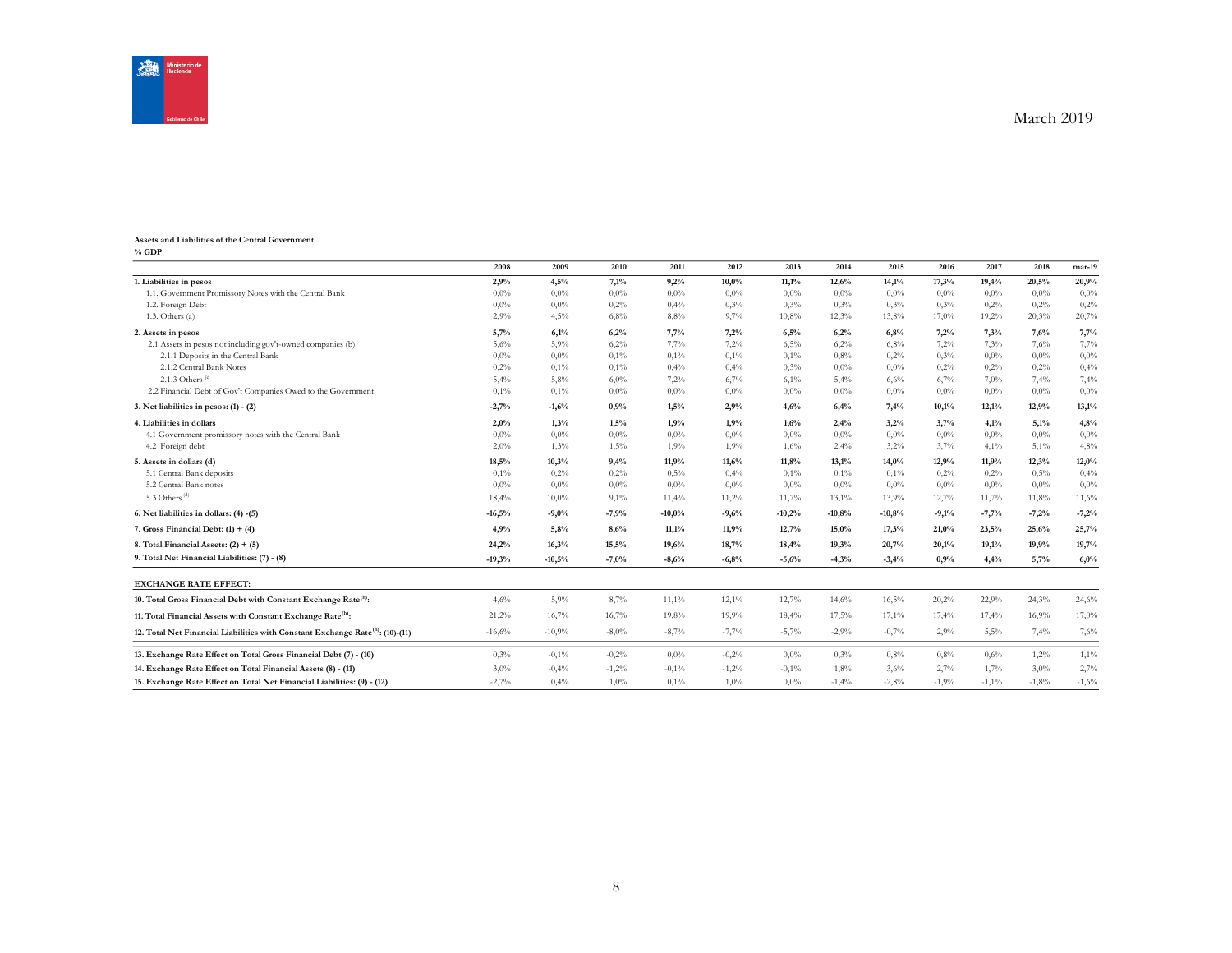

#### **Assets and Liabilities of the Chilean Central Bank In millions at the end of each period**

|                |                                                                                                     |          | 2008         | 2009              | 2010       | 2011         | 2012         | 2013                | 2014                | 2015         | 2016         | 2017                | 2018       | mar-19       |
|----------------|-----------------------------------------------------------------------------------------------------|----------|--------------|-------------------|------------|--------------|--------------|---------------------|---------------------|--------------|--------------|---------------------|------------|--------------|
| 1. Liabilities |                                                                                                     | MM Ps.   | 12.574.874   | 14.914.818        | 12.362.690 | 20,604.170   | 19.749.320   | 18.592.976          | 20.193.733          | 20.336.735   | 21.032.035   | 18.953.410          | 20.178.583 | 18.668.938   |
|                | 1.1 Central Bank Issues (a)                                                                         | MM Ps.   | 10.616.950   | 11.579.172        | 8.915.698  | 13.186.136   | 12.905.055   | 13.033.022          | 12.908.185          | 13.494.386   | 15.114.142   | 14.836.684          | 13.884.907 | 16.293.030   |
|                | 1.1.1 Nominal                                                                                       | MM Ps.   | 3.382.354    | 5.543.261         | 3.995.107  | 4.517.959    | 3.905.683    | 5.005.942           | 4.537.104           | 5.053.318    | 8.243.767    | 8.769.976           | 9.528.919  | 11.972.333   |
|                | 1.1.2 Indexed (UF)                                                                                  | MM Ps.   | 7.231.720    | 6.035.911         | 4.920.591  | 8.668.177    | 8.999.371    | 8.027.080           | 8.371.081           | 8.441.068    | 6.870.376    | 6.066.708           | 4.355.988  | 4.320.697    |
|                | 1.1.3 Indexed to the exch. rate and in US\$(b)                                                      | MM Ps.   | $\Omega$     | $\Omega$          | $\Omega$   | $\Omega$     | $\Omega$     | $\Omega$            | $\Omega$            | $\Omega$     | $\Omega$     | $\Omega$            | $\Omega$   | $\Omega$     |
|                | $1.1.4$ Others $(c)$                                                                                |          | $\Omega$     | $\Omega$          | $\Omega$   | $\Omega$     | $\theta$     | $\Omega$            | $\Omega$            | $\Omega$     | $\Omega$     | $\Omega$            | $\Omega$   | $\Omega$     |
|                | 1.2 Government deposits                                                                             | MM Ps.   | 80,772       | 246.732           | 316,827    | 795.640      | 626.202      | 313.057             | 1.226.599           | 419.683      | 780.412      | 317,898             | 869.433    | 831.878      |
|                | 1.2.1 Domestic currency                                                                             | MM Ps.   | 32           | 17.199            | 69,091     | 125.981      | 158.330      | 200.952             | 1.117.977           | 296.689      | 463.976      | $\Omega$            | $\theta$   | -0           |
|                | 1.2.2. Foreign currency                                                                             | MM US\$  | 128          | 453               | 529        | 1.284        | 978          | 214                 | 179                 | 174          | 474          | 517                 | 1.250      | 1.221        |
|                | $1.3$ Others (d)                                                                                    | MM Ps.   | 1.877.152    | 3.088.914         | 3.130.164  | 6.622.394    | 6.218.063    | 5.246.896           | 6.058.949           | 6.422.667    | 5.137.481    | 3.798.829           | 5.424.243  | 1.544.030    |
|                | 2. Assets wi/o subordinated debt                                                                    | MM Ps.   | 15.691.756   | 16.340.093        | 13.174.188 | 22.982.333   | 21.169.733   | 21.669.897          | 24.744.603          | 27.530.130   | 27.211.437   | 24.418.382          | 28.060.372 | 26.694.717   |
|                | 2.1 International reserves                                                                          | MM US\$  | 23.162       | 25.373            | 27.864     | 41.979       | 41.649       | 41.094              | 40.447              | 38.643       | 40.494       | 38.983              | 39.861     | 38.710       |
|                | 2.2 Government promissory notes                                                                     | MM Ps.   | $\Omega$     | $\Omega$          | $\Omega$   |              | $\Omega$     | $\Omega$            | $\theta$            | $\Omega$     | $\Omega$     | $\Omega$            | $\Omega$   | $\sqrt{ }$   |
|                | 2.2.1 Domestic currency                                                                             | MM Ps.   | $\Omega$     | $\Omega$          | $\Omega$   |              | $\Omega$     | $\Omega$            | $\Omega$            | $\Omega$     | $\Omega$     | $\Omega$            | $\Omega$   | $\Omega$     |
|                | 2.2.2. Foreign currency                                                                             | MM US\$  | $\Omega$     |                   | $\Omega$   |              | $\Omega$     | $\Omega$            | $\theta$            | $\Omega$     | $\Omega$     | $\Omega$            | $\Omega$   | $\Omega$     |
|                | 2.3 Others (e)                                                                                      | MM Ps.   | 1.120.121    | 3.490.684         | 123.651    | 1.091.790    | 1.236.299    | 146.676             | 177.943             | 196.702      | 190.430      | 435.490             | 329.733    | 329.733      |
|                | 3. Total net liability wi/o subordinated debt: (1) - (2)                                            | MM Ps.   | $-3.116.882$ | $-1.425.276$      | $-811.498$ | $-2.378.163$ | $-1.420.413$ | $-3.076.921$        | -4.550.870          | -7.193.395   | $-6.179.401$ | $-5.464.972$        | -7.881.789 | $-8.025.779$ |
| Note:          |                                                                                                     |          |              |                   |            |              |              |                     |                     |              |              |                     |            |              |
|                | Adjusted subordinated debt (f)                                                                      | MM Ps.   | 990.227      | 914.374           | 876.664    | 821.312      | 754.322      | 649.521             | 565.552             | 465.445      | 355,006      | 231.291             | 88.567     | 89.638       |
|                | <b>EXCHANGE RATE EFFECT:</b>                                                                        |          |              |                   |            |              |              |                     |                     |              |              |                     |            |              |
|                | 10. Total Gross Financial Debt with Constant Exchange Rate <sup>(h)</sup> :                         | Mill. \$ | 12.561.678   | 14.923.819        | 12.393.326 | 20.610.373   | 19.795.941   | 18.593.517          | 20.179.231          | 20.305.254   | 20.965.172   | 18.907.458          | 19.966.877 | 18,479,867   |
|                | 11. Activos Financieros Totales a Tipo Cambio Constante <sup>(g)</sup> :                            | Mill. \$ | 13.310.208   | 16.843.992        | 14.788.055 | 23.185.093   | 23.155.996   | 21,773,864          | 21.464.761          | 20.533.895   | 21.501.832   | 20.951.657          | 21.307.982 | 20.702.411   |
|                | 12. Total Net Financial Liabilities with Constant Exchange Rate <sup>(h)</sup> : (10)-(11) Mill. \$ |          | 748.530      | 1.920.173         | 2.394.730  | 2.574.720    | 3.360.055    | 3.180.346<br>$\sim$ | 1.285.530<br>$\sim$ | 228.641      | 536.660      | 2.044.199           | 1.341.105  | 2.222.545    |
|                | 13. Exchange Rate Effect on Total Gross Financial Debt (7) - (10)                                   | Mill. \$ | 13.196 -     | 9.001             | $30.636 -$ | 6.203        | 46.621       | 542                 | 14.502              | 31.481       | 66.864       | 45.952              | 211.706    | 189.072      |
|                | 14. Exchange Rate Effect on Total Financial Assets (8) - (11)                                       | Mill. \$ | 2.381.548    | 503.898<br>$\sim$ | 1.613.867  | 202.760      | 1.986.263    | 103.967             | 3.279.842           | 6.996.235    | 5.709.604    | 3.466.725           | 6.752.390  | 5.992.306    |
|                | 15. Exchange Rate Effect on Total Net Financial Liabilities: (9) - (12)                             | Mill. \$ | 2.368.352    | 494.897           | 1.583.232  | 196.557      | 1.939.642    | 103.425             | 3.265.340<br>$\sim$ | $-6.964.754$ | $-5.642.741$ | 3.420.773<br>$\sim$ | 6.540.684  | 5.803.234    |

(a) Includes PDBC, PRBC, BCP, BCU, BCD and others.

(b) Includes issues adjusted according to the observed dollar and the reference dollar, the latter expiring beginning in the year 2000.

(c) Corresponds to the premiums and discounts for the instruments when placed in the market. It is important to note that the total figure for "Central Bank Issues" through December

of each year includes the premiums and discounts when the issues were placed, which means that the separate figures also include them.

(d) Includes other deposits and obligations; plus other securities from other liability accounts; plas the purchase of dollars through net retropurchase agreements; plus other foreign liabilities, excepting DEG allowances.

(e) Includes: net domestic credit excluding government transfer payments and lines of credit from international organizations; plus contributions from international organizations;

plus other asset accounts excluding deferred losses, "interest and discounts received in advance for the sale of promissory notes", and investment in equities.

(f) Exchange rate corresponds to March 2010 . Exchange Rate effect is the difference between the items calculated with current rate of exchange and the same calculated with constant rate of exchange (March 2010).

(g) For quarterly report, the GDP corresponds to the sum of four last quarter amounts available.

p: preliminary figures

Source: Central Bank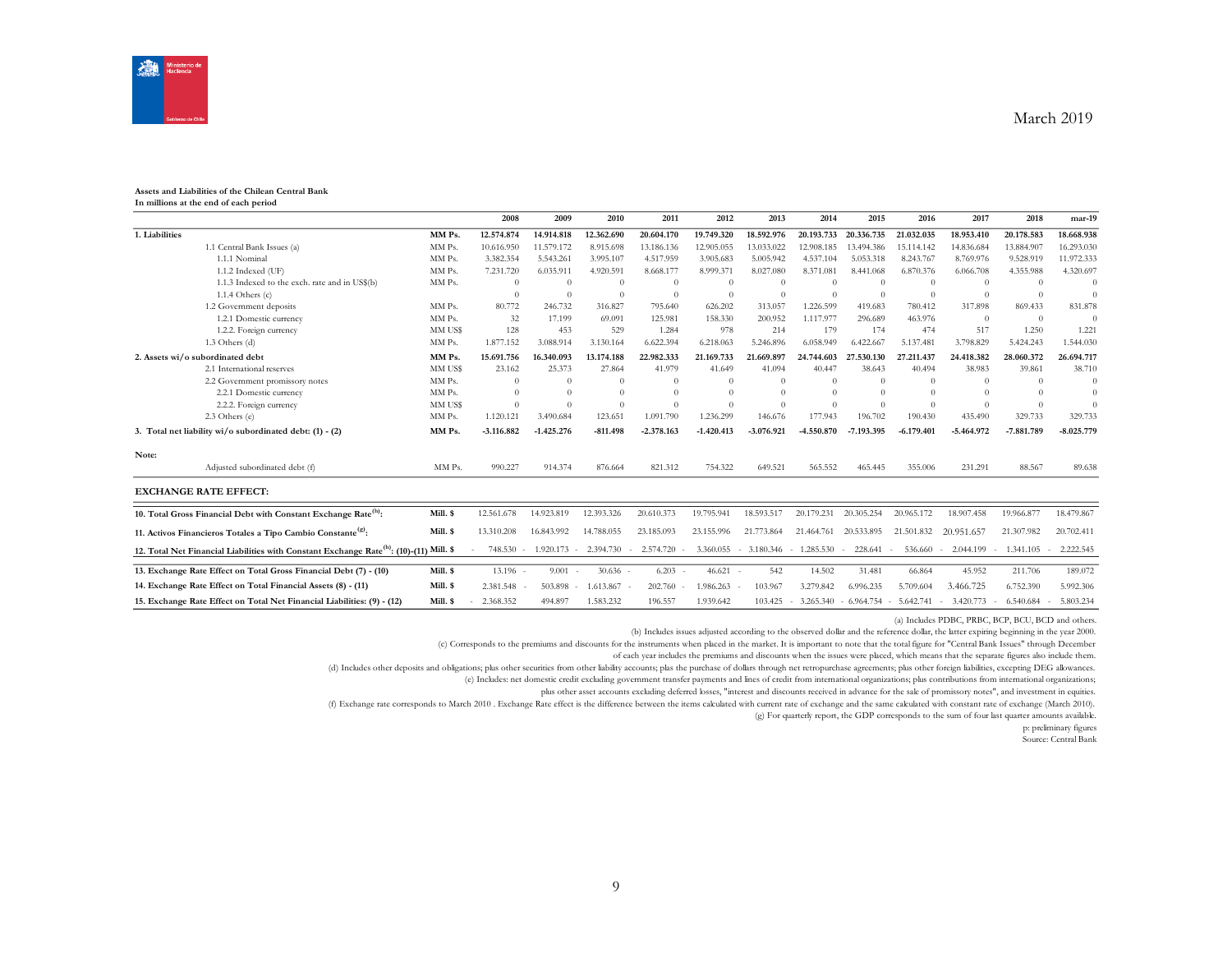

#### **Assets and Liabilities of the Chilean Central Bank As a % GDP**

|                                                                            | 2008     | 2009     | 2010     | 2011    | 2012    | 2013    | 2014    | 2015    | 2016    | 2017     | 2018    | mar-19   |
|----------------------------------------------------------------------------|----------|----------|----------|---------|---------|---------|---------|---------|---------|----------|---------|----------|
| 1. Liabilities                                                             | 13,4%    | 15,4%    | 11,1%    | 16,9%   | 15,2%   | 13,5%   | 13,6%   | 12,7%   | 12,4%   | 10,5%    | 10,6%   | 9,7%     |
| 1.1 Central Bank Issues (a)                                                | 11,3%    | 12,0%    | 8,0%     | 10,8%   | 9.9%    | 9,5%    | 8,7%    | 8,5%    | 8,9%    | 8,2%     | 7.3%    | 8,4%     |
| 1.1.1 Nominal                                                              | 3,6%     | 5,7%     | 3,6%     | 3,7%    | 3,0%    | 3,6%    | 3,1%    | 3,2%    | 4,9%    | 4,9%     | 5,0%    | 6,2%     |
| $1.1.2$ Indexed (UF)                                                       | 7,7%     | 6,2%     | 4,4%     | 7,1%    | 6,9%    | 5,8%    | 5,6%    | 5,3%    | 4,1%    | 3,4%     | 2,3%    | 2,2%     |
| 1.1.3 Dollar indexed (b)                                                   | 0,0%     | $0.0\%$  | 0,0%     | $0.0\%$ | $0.0\%$ | $0.0\%$ | $0.0\%$ | $0.0\%$ | 0,0%    | 0,0%     | $0.0\%$ | 0,0%     |
| $1.1.4$ Others (c)                                                         | 0,0%     | $0.0\%$  | $0.0\%$  | $0.0\%$ | $0.0\%$ | $0.0\%$ | $0.0\%$ | $0.0\%$ | 0,0%    | $0.0\%$  | $0.0\%$ | 0.0%     |
| 1.2 Government debt                                                        | 0,1%     | 0,3%     | 0,3%     | 0,7%    | 0.5%    | 0,2%    | 0,8%    | 0.3%    | 0,5%    | 0,2%     | 0,5%    | 0,4%     |
| 1.2.1 Domestic currency                                                    | 0,0%     | $0.0\%$  | 0,1%     | 0,1%    | 0,1%    | 0,1%    | 0.8%    | 0,2%    | 0,3%    | 0,0%     | $0.0\%$ | 0,0%     |
| 1.2.2. Foreign currency                                                    | 0,1%     | 0,2%     | 0,2%     | 0,5%    | 0,4%    | 0,1%    | 0,1%    | 0,1%    | 0,2%    | 0,2%     | 0,5%    | 0,4%     |
| 2.3 Others (d)                                                             | 2,0%     | 3,2%     | 2,8%     | 5,4%    | 4,8%    | 3,8%    | 4,1%    | 4,0%    | 3,0%    | 2,1%     | 2,8%    | 0.8%     |
| 2. Assets wi/o subordinated debt                                           | 16,7%    | 16,9%    | 11,8%    | 18,8%   | 16,3%   | 15,7%   | 16,7%   | 17,3%   | 16,1%   | 13,5%    | 14,7%   | 13,8%    |
| 2.1 International reserves                                                 | $15,5\%$ | 13,3%    | 11,7%    | 17,9%   | 15,3%   | 15,6%   | 16,5%   | 17,1%   | 15,9%   | 13,3%    | 14,5%   | 13,6%    |
| 2.2 Government Promissory Notes                                            | 0,0%     | $0.0\%$  | $0.0\%$  | $0.0\%$ | $0.0\%$ | $0.0\%$ | $0.0\%$ | $0.0\%$ | 0,0%    | $0.0\%$  | $0.0\%$ | 0,0%     |
| 2.2.1 Domestic currency                                                    | 0,0%     | $0.0\%$  | $0.0\%$  | $0.0\%$ | $0,0\%$ | $0.0\%$ | $0.0\%$ | $0.0\%$ | 0,0%    | $0.0\%$  | $0.0\%$ | 0,0%     |
| 2.2.2. Foreign currency                                                    | 0,0%     | $0,0\%$  | 0,0%     | $0,0\%$ | $0.0\%$ | $0.0\%$ | $0.0\%$ | $0,0\%$ | 0,0%    | 0,0%     | $0.0\%$ | 0.0%     |
| 2.3 Others (e)                                                             | 1,2%     | 3,6%     | 0,1%     | 0.9%    | $1,0\%$ | $0.1\%$ | 0,1%    | 0,1%    | 0,1%    | 0,2%     | 0,2%    | 0,2%     |
| 3. Total net liability wi/o subordinated debt: (1) - (2)                   | $-3,3%$  | $-1,5%$  | $-0,7%$  | $-1,9%$ | $-1,1%$ | $-2,2%$ | $-3,1%$ | $-4,5%$ | $-3,6%$ | $-3,0%$  | $-4,1%$ | $-4,1%$  |
| Note:                                                                      |          |          |          |         |         |         |         |         |         |          |         |          |
| Adjusted subordinated debt (f)                                             | 1,1%     | 0,9%     | 0.8%     | 0,7%    | 0,6%    | 0,5%    | 0,4%    | 0,3%    | 0,2%    | 0,1%     | 0,0%    | 0,0%     |
| <b>EXCHANGE RATE EFFECT:</b>                                               |          |          |          |         |         |         |         |         |         |          |         |          |
| 10. Total Gross Financial Debt with Constant Exchange Rate:                | 13,4%    | 15,4%    | 11,1%    | 16,9%   | 15,2%   | 13,5%   | 13,6%   | 12,7%   | 12,4%   | 10,5%    | 10,4%   | 9,6%     |
| 11. Activos Financieros Totales a Tipo Cambio Constante:                   | 14,2%    | 17,4%    | 13,3%    | 19,0%   | 17,8%   | 15,8%   | 14,4%   | 12,9%   | 12,7%   | 11,6%    | 11,1%   | 10,7%    |
| 12. Total Net Financial Liabilities with Constant Exchange Rate: (10)-(11) | $-0,8%$  | $-2,0\%$ | $-2,1\%$ | $-2,1%$ | $-2,6%$ | $-2,3%$ | $-0.9%$ | $-0.1%$ | $-0,3%$ | $-1,1\%$ | $-0,7%$ | $-1,1\%$ |
| 13. Exchange Rate Effect on Total Gross Financial Debt (7) - (10)          | 0,0%     | 0,0%     | $0.0\%$  | $0.0\%$ | $0.0\%$ | $0.0\%$ | $0.0\%$ | $0.0\%$ | 0,0%    | $0.0\%$  | 0,1%    | 0,1%     |
| 14. Exchange Rate Effect on Total Financial Assets (8) - (11)              | 2,5%     | $-0.5%$  | $-1,4%$  | $-0,2%$ | $-1,5%$ | $-0.1%$ | 2,2%    | 4,4%    | 3,4%    | 1,9%     | 3,5%    | 3,1%     |
| 15. Exchange Rate Effect on Total Net Financial Liabilities: (9) - (12)    | $-2,5\%$ | 0,5%     | 1,4%     | 0,2%    | 1,5%    | $0.1\%$ | $-2,2%$ | $-4,4%$ | $-3,3%$ | $-1,9%$  | $-3,4%$ | $-3,0\%$ |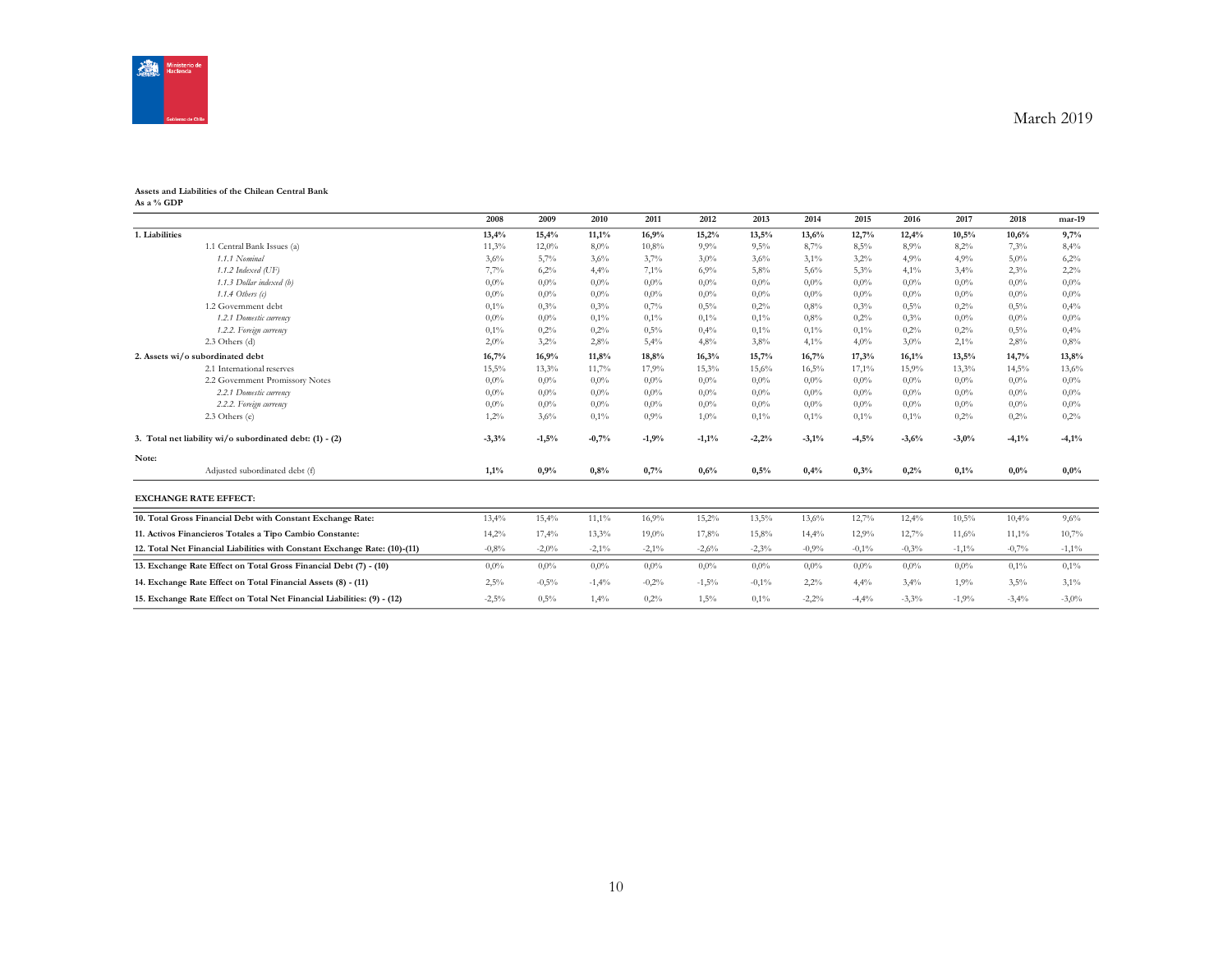

## **Assets and Liabilities of the Central Bank**

#### **In domestic/foreign currencies**

**In pesos (dollars) at the end of the period**

|                                                   |        |                      | mar-19   |          |
|---------------------------------------------------|--------|----------------------|----------|----------|
| 1. Liabilities in domestic currency               |        | 17.127 Billion \$    | 8,9%     | $%$ GDP  |
| 1.1 Central Bank debt issues (a)                  | 16.293 |                      | 8,4%     |          |
| 1.1.1 Nominal                                     | 11.972 |                      | 6,2%     |          |
| 1.1.2 Indexed $(\mathrm{UF})$                     | 4.321  |                      | 2,2%     |          |
| 1.1.3 Indexed to the exchange rate                |        |                      | $0,0\%$  |          |
| 1.2 Government deposits                           |        |                      | $0,0\%$  |          |
| 1.3 Others (b)                                    | 834    |                      | 0,4%     |          |
| 2. Assets in domestic currency                    |        | 167 Billion \$       | 0,1%     | $%$ GDP  |
| 2.1 Government promissory notes                   |        |                      | $0,0\%$  |          |
| 2.2 Others (b)                                    | 167    |                      | 0,1%     |          |
| 3. Net liabilities in domestic currency           |        | 16.960 Billion \$    | 8,8%     | $%$ GDP  |
| 4. Liabilities in foreign currency                |        | 2.263 Billion \$     | 0,8%     | $%$ GDP  |
| 4.1 Dollar-denominated Central Bank Issues        |        |                      | $0,0\%$  |          |
| 4.2 Government deposits                           | 1.221  |                      | 0,4%     |          |
| 4.3 Others (b)                                    | 1.042  |                      | 0,4%     |          |
| 5. Assets in foreign currency                     |        | 38.949 Billion \$    | 13,7%    | $\%$ GDP |
| 5.1 International reserves                        | 38.710 |                      | 13,6%    |          |
| 5.2 Government promissory notes                   |        |                      | $0,0\%$  |          |
| 5.3 Others (b)                                    | 239    |                      | 0,1%     |          |
| 6. Net liabilities in foreign currency: (4) - (5) |        | 36.685 Billion US \$ | $-12,9%$ | $%$ GDP  |
| 7. Total Liabilities: $(1) + (4)$                 |        | 18.669 Billion \$    | 9,7%     | $%$ GDP  |
| 8. Total Assets: $(2) + (5)$                      |        | 26.695 Billion \$    | 13,8%    | $%$ GDP  |
| 9. Net Liabilities: (7) - (8)                     |        | 8.026 Billion \$     | $-4,1%$  | $%$ GDP  |

(a) Includes PDBC, BCP, BCU, BCD and others

(b) See Annex No. 2 for more detail on other assets and liabilities.

p: preliminary figures Source: Central Bank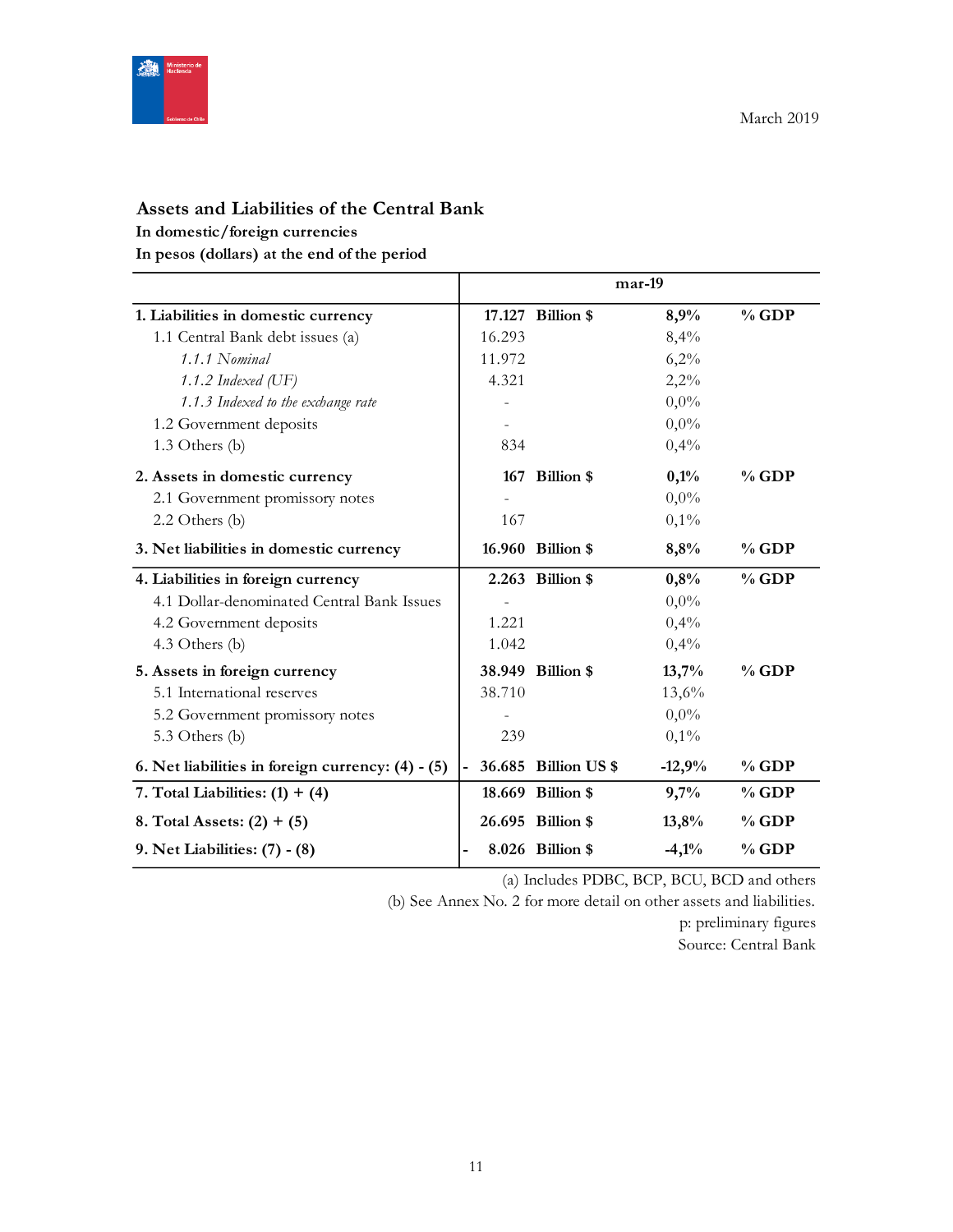

#### **Consolidated Government and Central Bank Debt**

| In millions at the end of each period |               |             |                       |            |            |            |            |                                                                                    |            |            |                       |           |
|---------------------------------------|---------------|-------------|-----------------------|------------|------------|------------|------------|------------------------------------------------------------------------------------|------------|------------|-----------------------|-----------|
|                                       | 2008          | 2009        | 2010                  | 2011       | 2012       | 2013       | 2014       | 2015                                                                               | 2016       | 2017       | 2018                  | mar-19    |
| Consolidated Gross Central Bank Debt  | 16.963.936    |             | 20.158.124 21.445.101 | 32.883.878 | 34.165.809 | 35.389.397 | 41.130.665 | 47.466.877                                                                         | 55.466.625 | 60.609.397 | 67.816.380 66.876.533 |           |
| Consolidated Net Debt                 | $-21.200.335$ | -11.599.182 |                       |            |            |            |            | $-8.610.392$ $-12.823.713$ $-10.220.622$ $-10.829.902$ $-11.014.682$ $-12.681.142$ | -4.584.724 | 2.463.508  | 2.991.357             | 3.552.027 |

p: preliminary figures Source: Central Bank, Comptroller, Dipres and Treasury

#### **Consolidated Government and Central Bank Debt As % of GDP**

|                                      | 2008     | 2009     | 2010     | 2011     | 2012  | 2013<br>$\sim$ $\sim$ | 2014  | 2015     | 2016          | 2017           | 2018    | $mar-19$ |
|--------------------------------------|----------|----------|----------|----------|-------|-----------------------|-------|----------|---------------|----------------|---------|----------|
| Consolidated Gross Central Bank Debt | 18,1%    | 20,8%    | $19.2\%$ | 27,0%    | 26,3% | 25,7%                 | 27,6% | 29.9%    | 33.2%         | 3370/6<br>33,1 | 35,5%   | 34,6%    |
| Consolidated Net Debt                | $-22.6%$ | $-12,0%$ | 7.70/    | $-10,5%$ | 7.9%  | $7.9\%$               | 7,4%  | $-8,0\%$ | 2.70%<br>-4., | 1,4%           | $1,6\%$ | $1,8\%$  |

p: preliminary figures

Source: Central Bank, Comptroller, Dipres and Treasury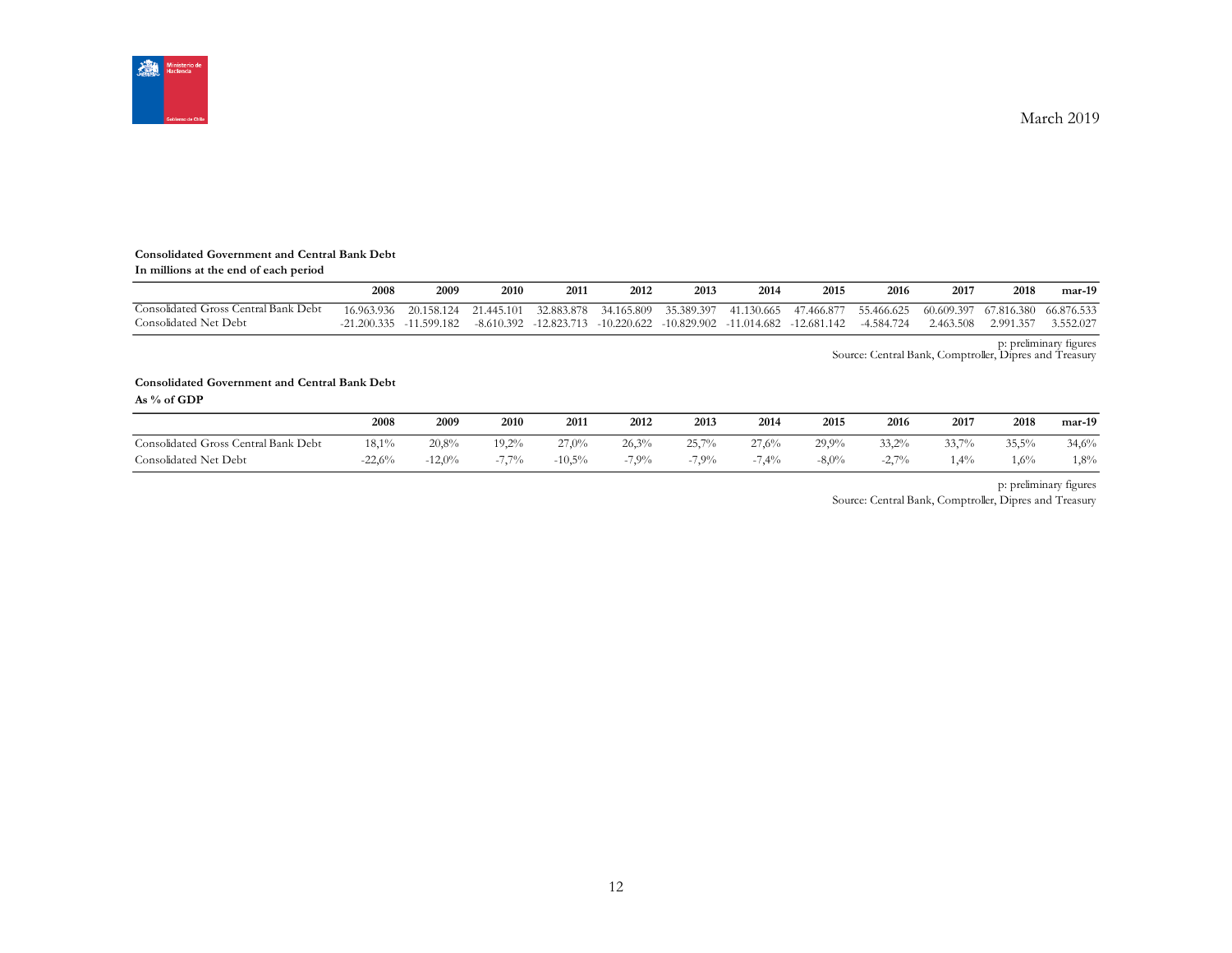

#### **Debt Amortizations**

**Consolidated Central Government (1) + Central Bank (2)**

|                | Central<br>Government<br><b>TOTAL</b><br>Dollars | Ch\$<br>Dollars | UF<br>Dollars  | <b>US\$ Indexed</b><br>Dollars | External<br>Dollars | Central Bank<br><b>TOTAL</b><br>Dollars | Ch\$<br>Dollars | UF<br>Dollars | US\$ indexed<br>Dollars | in US\$<br>Dollars | <b>TOTAL</b><br>Dollars |
|----------------|--------------------------------------------------|-----------------|----------------|--------------------------------|---------------------|-----------------------------------------|-----------------|---------------|-------------------------|--------------------|-------------------------|
| 2019           | $-605.739.891$                                   | -923.886.711    | 234.591.271    | $\Omega$                       | 83.555.550          | 12.969.517.796                          | 12.905.783.377  | 63.734.419    | $\Omega$                |                    | 12.363.777.905          |
| 2020           | 2.511.874.488                                    | 617.209.179     | 487.743.521    | $\theta$                       | 1.406.921.788       | 3.122.166.785                           | 3.096.507.070   | 25.659.716    | $\theta$                |                    | 5.634.041.273           |
| 2021           | 9.981.878.452                                    | 5.067.781.057   | 4.336.971.026  | $\theta$                       | 577.126.369         | 2.480.087.518                           | 690.070.328     | 1.790.017.190 | $\Omega$                |                    | 12.461.965.970          |
| 2022           | 916.539.944                                      | 307.543.790     | 18.260.463     | $\Omega$                       | 590.735.691         | 1.785.341.388                           | 513.882.159     | 1.271.459.228 | $\Omega$                |                    | 2.701.881.331           |
| 2023           | 5.022.226.164                                    | 2.742.757.932   | 2.234.917.696  | $\Omega$                       | 44.550.536          | 804.920.583                             | 359.717.512     | 445.203.072   | $\Omega$                |                    | 5.827.146.747           |
| 2024           | 372.128.600                                      | 106.307.536     | 227.768.044    | $\Omega$                       | 38.053.020          | $\bf{0}$                                | 0               |               |                         |                    | 372.128.600             |
| 2025 and after | 53.477.503.815                                   | 18.682.729.155  | 23.159.223.048 | $\Omega$                       | 11.635.551.612      | 2.731.118.479                           | $\overline{0}$  | 2.731.118.479 | $\Omega$                |                    | 56.208.622.294          |

(1) Excluding Treasury Bonds held by CORFO

(2) Excluding Central Bank Instruments held by Treasury and CORFO

Source: the Central Bank and the Ministry of Finance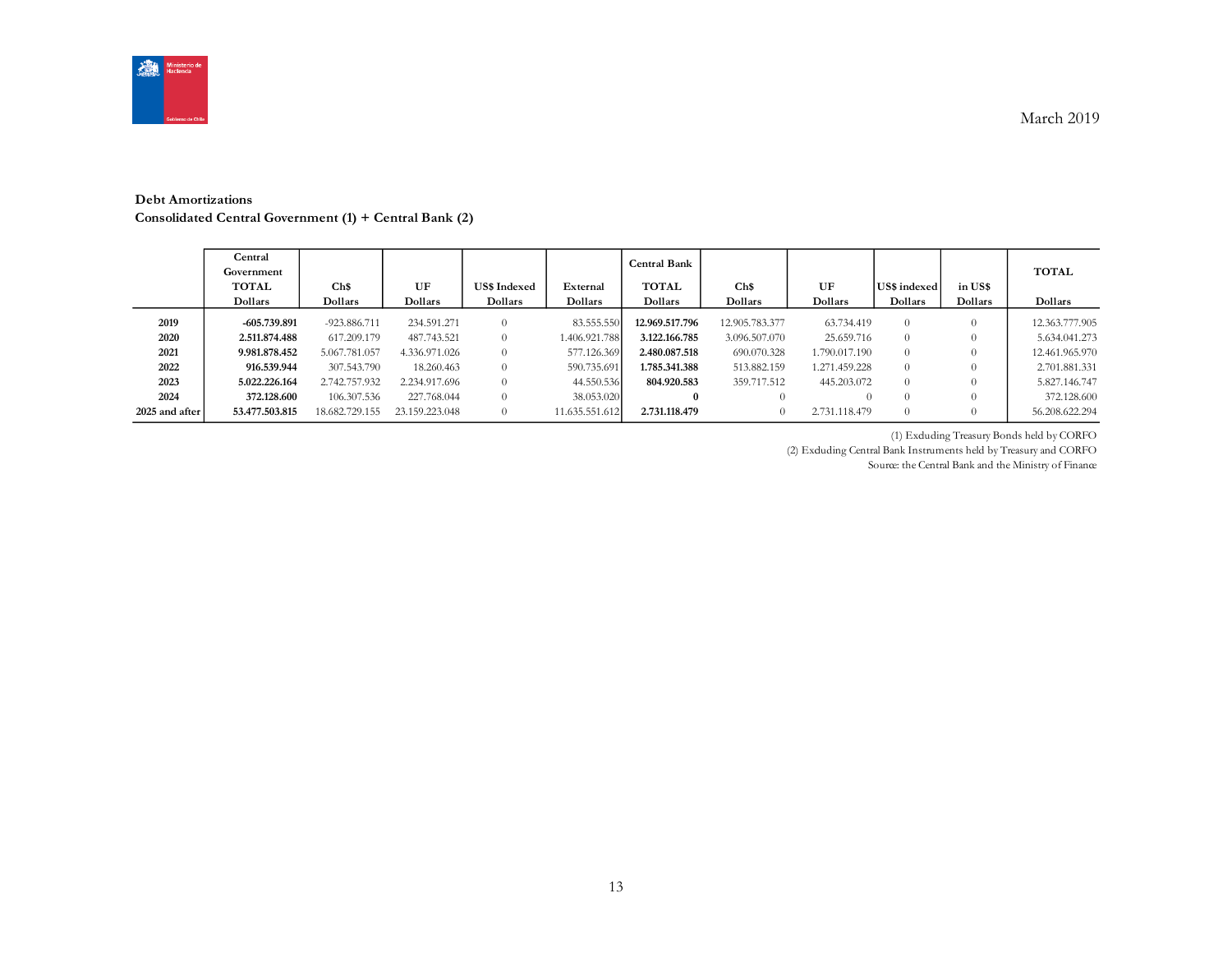<span id="page-13-0"></span>

## **APPENDIX 1**

## **Assets and Liabilities of the Central Government**

#### <span id="page-13-1"></span>**a. Explanation of figures**

#### **Liabilities**

Central Government debt is comprised of domestic and foreign debt of the Treasury Service and Corfo. The figures presented in this report are based on data from the Budget Office (Dipres) and the Treasury Service that have been harmonized to satisfy the requirements of this report.

Local currency debt is domestic debt of the Central Government and the Central Bank, the stock of papers in UF and pesos issued on the domestic market (BTU and BTP), and the domestic debt assumed by Corfo.

#### Foreign currency debt

*Domestic debt*: Debt owed by the Treasury Service to the Central Bank.

 *Foreign debt:* Debt of the Treasury Service and Corfo issued abroad in local and foreign currency, provided by Dipres. The figures differ from the foreign debt figures of the Central Government presented by the Central Bank in its two-week reports, mainly because the Central Bank does not include bonds issued by residents and held by nationals.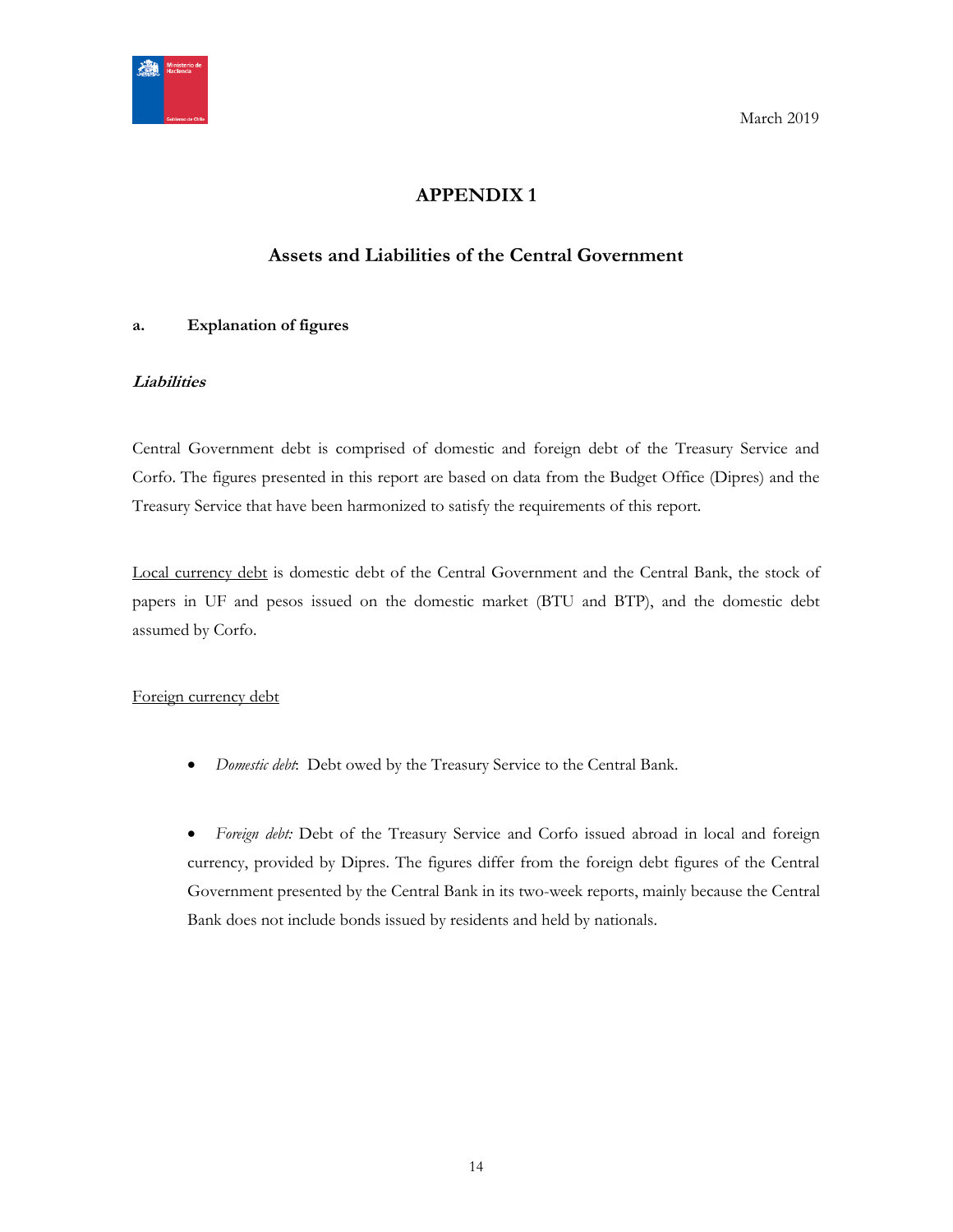

#### **Assets**

Local currency assets excluding government companies: Figures provided by the Comptroller General, presented in the Public Sector Equity Statements under the items local currency in cash, investments and placements in local currency in deposits, promissory notes, stocks and other securities and instruments; and loans in local currency, excluding loans to other government agencies and other loans.

Financial debt of government companies with the government: The financial debt of government companies obtained from their balance sheets and excluding income tax and deferred taxes.

Foreign currency assets: Cash in foreign currency investments and placements in foreign currency in deposits, including the Economic and Social Stabilization Fund (ESSF) and the Pension Reserve Fund (PRF); and loans in foreign currency to employees. Placements in foreign currency–denominated stocks are excluded because they correspond to shares of the government in international agencies that are permanent in nature.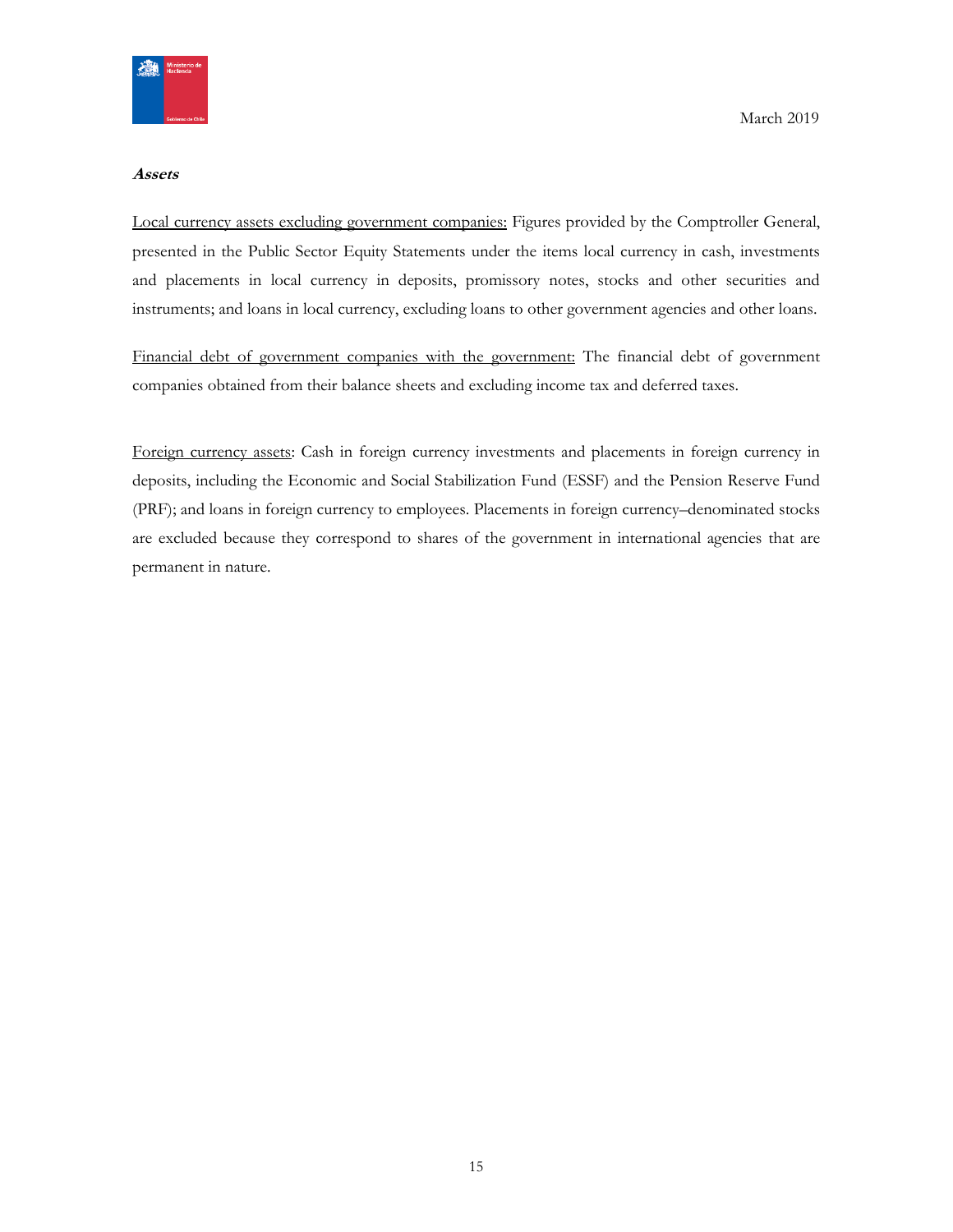

## **APPENDIX 2**

#### <span id="page-15-1"></span><span id="page-15-0"></span>**Assets, Liabilities and Amortizations of the Central Bank of Chile**

The information on assets and liabilities of the Central Bank of Chile are figures published in the balance sheets of the Central Bank of Chile, although the classification criteria may differ. However, starting with publication of the balance sheet of December 2002, the Central Bank of Chile disclosed details to allow the replication of the figures presented in this report.<sup>1</sup>

Below is a description of the contents of each item in this publication as well as the nature of the information on the amortization schedule.

#### **Liabilities**

 $\overline{a}$ 

Notes issued by the Central Bank: Corresponds to the amount of notes, excluding interest and advance discounting. Bills issued for the purchase of overdue portfolio from banks (1989–1996) are also excluded.

Fiscal deposits in local and foreign currency: Includes deposits in the OPSF, funds for special international agency programs, the Infrastructure Fund and other deposits by the government. The assets from credits financed by international agencies are deducted from deposits in local currency.<sup>2</sup>

Other: The sum of other deposits and obligations, plus amounts in other liability accounts, plus the purchase of dollars under a net resale agreement (if the net balance is a liability), plus swaps and other foreign liabilities, excluding DEG allocations.

<sup>&</sup>lt;sup>1</sup>. Except for the local currency/foreign currency separation in other liabilities and assets.

<sup>&</sup>lt;sup>2</sup> Since the commercial risk is assumed by the Treasury Service, it was deemed appropriate to consider it a reduction in liabilities instead of an asset.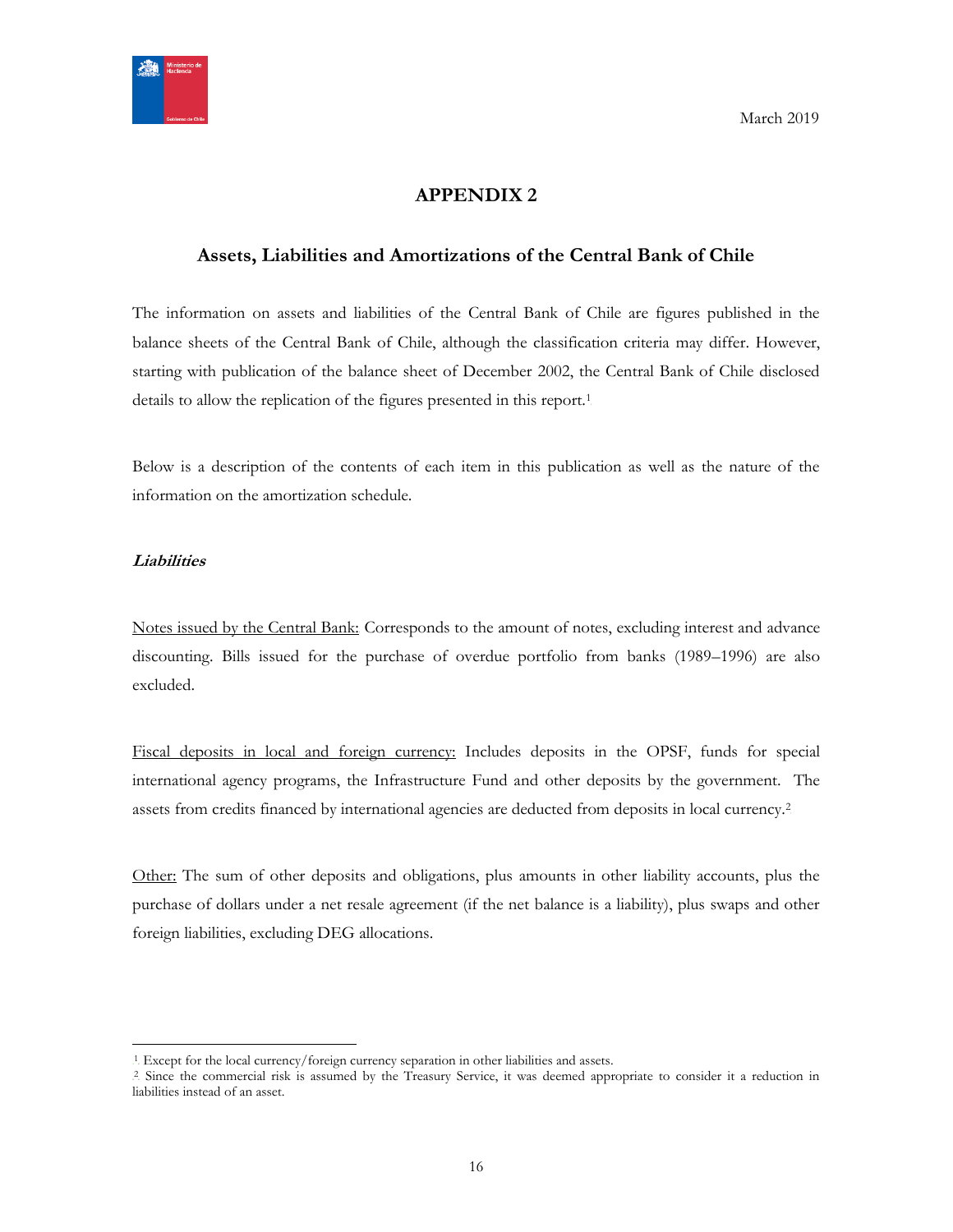

#### **Assets:**

Reserve Assets: In order to homologate the series through 2001, it includes reserve assets plus interest collectible abroad, less reserve liabilities, excluding from the latter liabilities under swaps. This concept was added as of 2002 to the book measurement of reserve assets.

Fiscal notes in local and foreign currency: This corresponds to notes that originated from fiscal transfers to the Central Bank under Laws 18,267 and 18,768. Prepayments of interest or principal are deducted from notes in dollars.

Other: This corresponds to the sum of credits to commercial banks plus the credit to Banco Estado, plus the credit to government companies, excluding credits to Corfo associated with popular capitalism (Law 18,401) and credit facilities using Treasury Service funded from international agencies; plus credit to other institutions, excluding the Central Savings and Loan Fund and the National Savings and Loan Association; plus contributions to International Agencies; plus other amounts in other assets abroad; plus other amounts in other asset accounts, excluding deferred loss, interest and advance discounting; plus the purchase of dollars under a net resale agreement (if the net balance is an asset).

Subordinated Debt:<sup>3</sup> For greater transparency, the amount of subordinated debt is presented even though it is not considered an asset of the Central Bank. Associated liabilities are subtracted (bills issued for the purchase of portfolio and subordinated debt provisions) and adjusted retroactively from 1989 to 1997 because of the deferred loss.

<sup>3</sup> Through 1995, this was a transaction by which some commercial banks had to allocate a fraction of their surpluses to servicing, for an indeterminate period of time, debt assumed by the Central Bank because of the financial crisis in the 80's. In that year, Laws 19,396 and 19,.359 were enacted that empowered banks unable to extinguish the debt in a period of 40 years to pay the debt by issuing new shares that were either listed for trading or given in payment. The difference between the book value of the debt and the market price of the shares resulted in a book loss that was deferred under such laws for absorption by subsequent surpluses.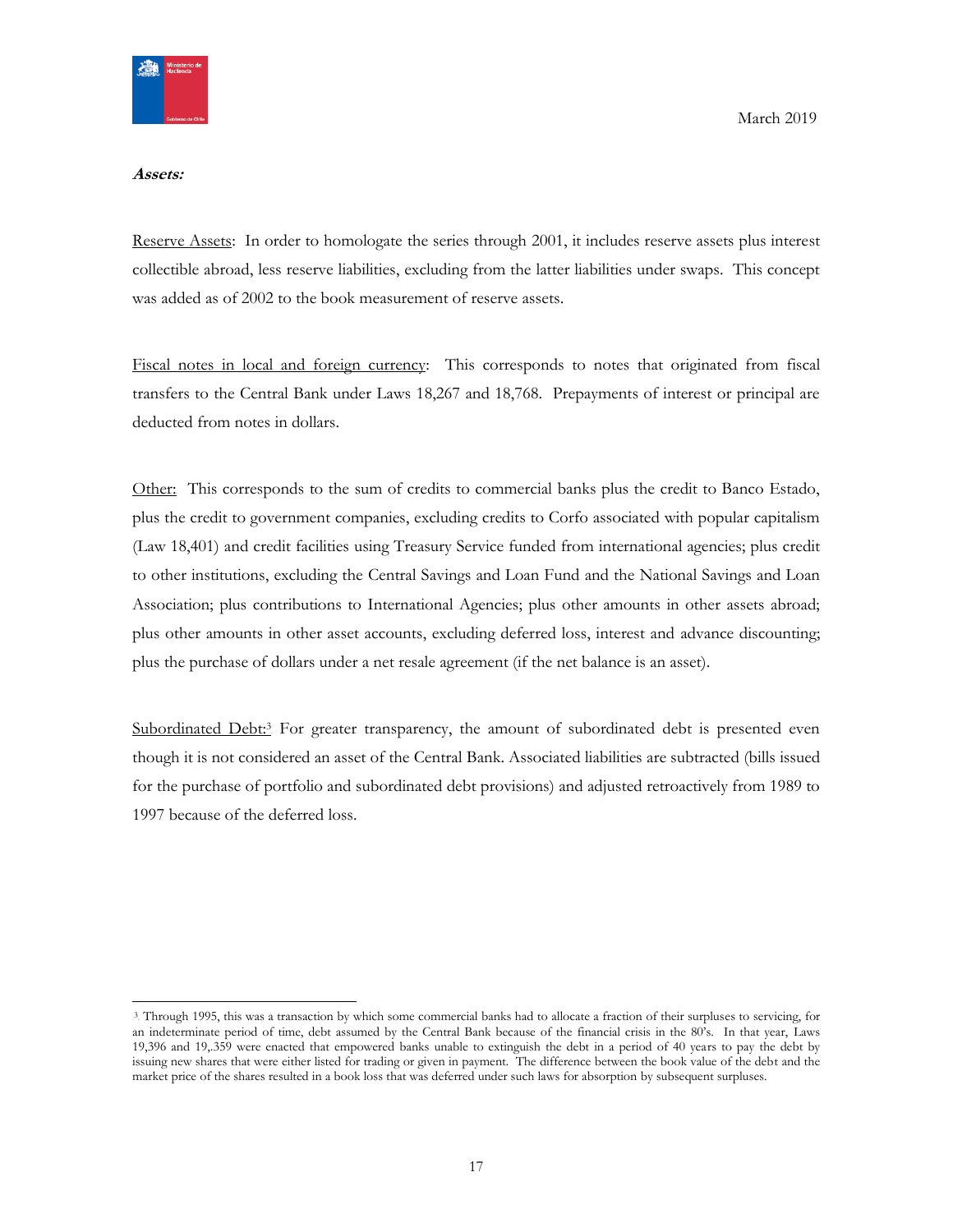

#### **Amortizations:**

The amortization program only includes notes on the over-the-counter market. The combined balance is equal to more than 99% of the total. The figures have been obtained from scheduled maturities that include principal and interest so the component of interest to be deducted had to be defined. In the case of notes with coupons, the amount of the respective coupon payment considered as interest has been considered as such, and for instruments that are redeemed with a single payment, the original issue discount has been considered as interest.

The scheduled amortizations exclude interest accrued and not yet serviced, which forms part of the scheduled payments considered to be interest. Moreover, the scheduled payments of principal on notes with coupons do not include the premium or discount balances at which the instruments were placed because coupon rates were used instead of historic placement rates.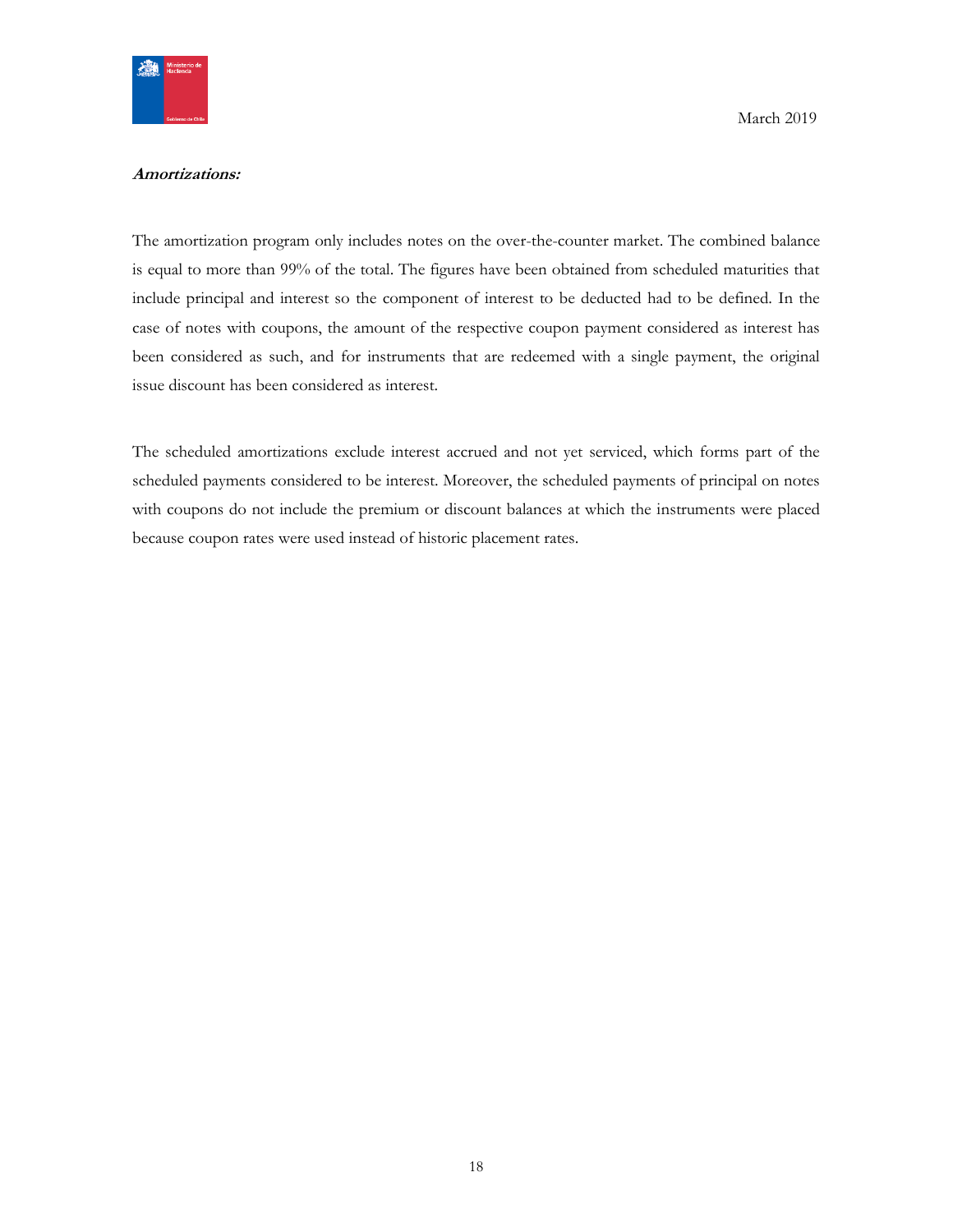

#### **APPENDIX 3**

## **Government Company Debt and Guaranteed Debt of the Rest of the Public Sector**

#### **Financial Assets and Liabilities According to Audited Financial Statements**

**Consolidated Government-Owned Companies**

**In millions of pesos at the end of each period**

<span id="page-18-1"></span><span id="page-18-0"></span>

|                                               | 2006      | 2007      | 2008      | 2009           | 2010      | 2011      | 2012                | 2013       | 2014                            | 2015       | 2016                                                                                                                                                                                                                                          | 2017                                                                       | 2018            |
|-----------------------------------------------|-----------|-----------|-----------|----------------|-----------|-----------|---------------------|------------|---------------------------------|------------|-----------------------------------------------------------------------------------------------------------------------------------------------------------------------------------------------------------------------------------------------|----------------------------------------------------------------------------|-----------------|
| . Financial Liabilities                       | 4.128.943 | 4.315.748 | 6.103.784 | 6.041.128      | 6.832.865 | 8.131.773 | 9.026.812           | 10.532.974 | 13.430.636                      | 16.071.153 | 15.741.304                                                                                                                                                                                                                                    | 15.245.334                                                                 | 17.661.760      |
| 1.1 Short Term (a)                            | 149.905   | 356.650   | .495.041  | 631.768        | 697.626   |           | .269.801 1.181.417  | .127.000   | 1.100.174                       | .342.042   | 1.068.512                                                                                                                                                                                                                                     | 823.676                                                                    | 1.571.637       |
| $1.2$ Long Term $(b)$                         | 3.873.702 | .829.437  | 4.485.775 | 7.378<br>5.407 | 6.134.016 |           | 6.861.898 7.845.395 | 9.405.974  |                                 |            | 12.330.462 14.729.110 14.672.792                                                                                                                                                                                                              | 14.421.658                                                                 | 16.090.123      |
| 1.3 Financial Liabilities with the Government | 105.335   | 129.661   | 122.967   | 1.982          | 1.223     | 74        | $\Omega$            | $\Omega$   | $\Omega$                        | $\Omega$   | $\Omega$                                                                                                                                                                                                                                      |                                                                            | $\Omega$        |
| 2. Financial Assets (4)                       | 665.084   | 1.236.557 | 545.962   | 692.479        | 688.005   | 1.301.721 | 1.255.156           | 1.146.806  | 1.608.081                       | 1.838.036  | 912.031                                                                                                                                                                                                                                       | 1.624.360                                                                  | 1.896.117       |
| 3. Net Financial Liabilities: (1) - (2)       | 3.463.859 | 3.079.191 | 5.557.821 | 5.348.649      | 6.144.859 | 6.830.052 | 7.771.656           | 9.386.168  | 11.822.555                      | 14.233.117 | 14.829.273                                                                                                                                                                                                                                    | 13.620.974                                                                 | 15.765.644      |
| Note:                                         |           |           |           |                |           |           |                     |            |                                 |            |                                                                                                                                                                                                                                               |                                                                            |                 |
| Financial liabilities excluding debt owed the |           |           |           |                |           |           |                     |            |                                 |            |                                                                                                                                                                                                                                               |                                                                            |                 |
| government                                    | 4.023.607 | 4.186.086 | 5.980.817 | 6.039.146      | 6.831.642 |           |                     |            |                                 |            |                                                                                                                                                                                                                                               | 8.131.700 9.026.812 10.532.974 13.430.636 16.071.153 15.741.304 15.245.334 | 17.661.760      |
| Net financial liabilities excluding debt owed |           |           |           |                |           |           |                     |            |                                 |            |                                                                                                                                                                                                                                               |                                                                            |                 |
| the government                                | 3.358.524 | 2.949.530 | 5.434.854 | 5.346.667      | 6.143.637 |           | 6.829.978 7.771.656 |            | 9.386.168 11.822.555 14.233.117 |            | 14.829.273                                                                                                                                                                                                                                    | 13.620.974                                                                 | 15.765.644      |
|                                               |           |           |           |                |           |           |                     |            |                                 |            | $\mathcal{L} \times \mathcal{R}$ . The contract of the contract of the contract of the contract of the contract of the contract of the contract of the contract of the contract of the contract of the contract of the contract of the contra |                                                                            | $\sim$ 1 $\sim$ |

(a) Includes short-term obligations and the short-term portions of long-term

obligations with banks and financial institutions, bonds and the short-term portion of long-term credits from suppliers.

(b) Includes long-term obligations with banks and financial institutions, bonds, and long-term credits with suppliers.

(c) Excluding deferred tax and income tax. Since 2010, this item corresponds to explicit debt

with the central government. Previously, it corresponded to the item called "payable accounts to related companies".

(d) Including disposable, certificates of deposit, net negotiable securities, financial investment agreements.

(e) Since March 2010 the methodology for data collection was modified, including new companies.

Source: Dipres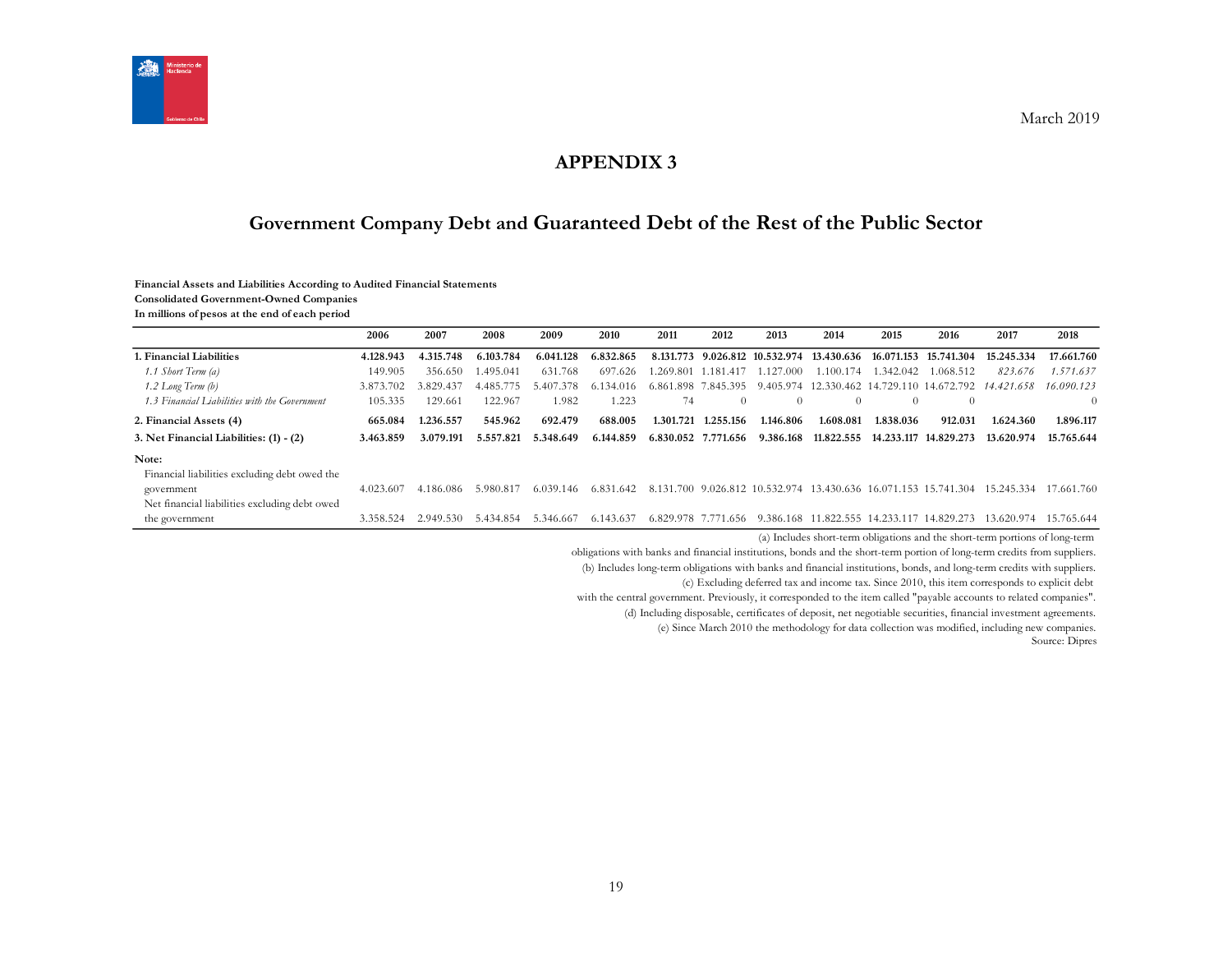

#### **Financial Assets and Liabilities According to Audited Financial Statements**

**Consolidated Government-Owned Companies**

**As % of GDP**

|                                               | 2006    | 2007 | 2008 | 2009    | 2010    | 2011    | 2012    | 2013    | 2014    | 2015    | 2016    | 2017    | 2018    |
|-----------------------------------------------|---------|------|------|---------|---------|---------|---------|---------|---------|---------|---------|---------|---------|
| 1. Financial Liabilities                      | 5,0%    | 4,8% | 6,5% | 6,2%    | 6,1%    | 6,7%    | 6,9%    | 7,6%    | 9,0%    | 10,1%   | 9,3%    | 8.5%    | 9,2%    |
| 1.1 Short Term (a)                            | 0,2%    | 0,4% | 1,6% | 0,7%    | $0.6\%$ | $1,0\%$ | $0.9\%$ | $0.8\%$ | 0,7%    | $0.8\%$ | 0,6%    | 0,5%    | 0,8%    |
| 1.2 Long Term (b)                             | 4,7%    | 4,2% | 4,8% | 5,6%    | 5,5%    | 5,6%    | $6,0\%$ | 6,8%    | 8,3%    | 9,2%    | 8,7%    | $8,0\%$ | 8,4%    |
| 1.3 Financial Liabilities with the Government | $0,1\%$ | 0,1% | 0,1% | $0,0\%$ | $0.0\%$ | $0.0\%$ | $0.0\%$ | $0.0\%$ | $0,0\%$ | $0,0\%$ | $0.0\%$ | $0,0\%$ | $0,0\%$ |
| 2. Financial Assets (4)                       | 0,8%    | 1,4% | 0,6% | 0,7%    | $0,6\%$ | 1,1%    | $1,0\%$ | 0,8%    | 1,1%    | 1,2%    | 0,5%    | 0,9%    | $1,0\%$ |
| 3. Net Financial Liabilities: (1) - (2)       | 4,2%    | 3,4% | 5,9% | 5,5%    | 5,5%    | 5,6%    | 6,0%    | 6,8%    | 8,0%    | 8,9%    | 8,8%    | 7,6%    | 8,2%    |
| Note:                                         |         |      |      |         |         |         |         |         |         |         |         |         |         |
| Financial liabilities excluding debt owed the |         |      |      |         |         |         |         |         |         |         |         |         |         |
| government                                    | 4,9%    | 4,6% | 6,4% | 6,2%    | 6,1%    | 6,7%    | 6,9%    | 7,6%    | $9,0\%$ | 10,1%   | 9,3%    | 8,5%    | $9,2\%$ |
| Net financial liabilities excluding debt owed |         |      |      |         |         |         |         |         |         |         |         |         |         |
| the government                                | $4,1\%$ | 3,3% | 5,8% | 5,5%    | 5,5%    | 5,6%    | $6,0\%$ | 6,8%    | $8,0\%$ | 8,9%    | 8,8%    | 7,6%    | 8,2%    |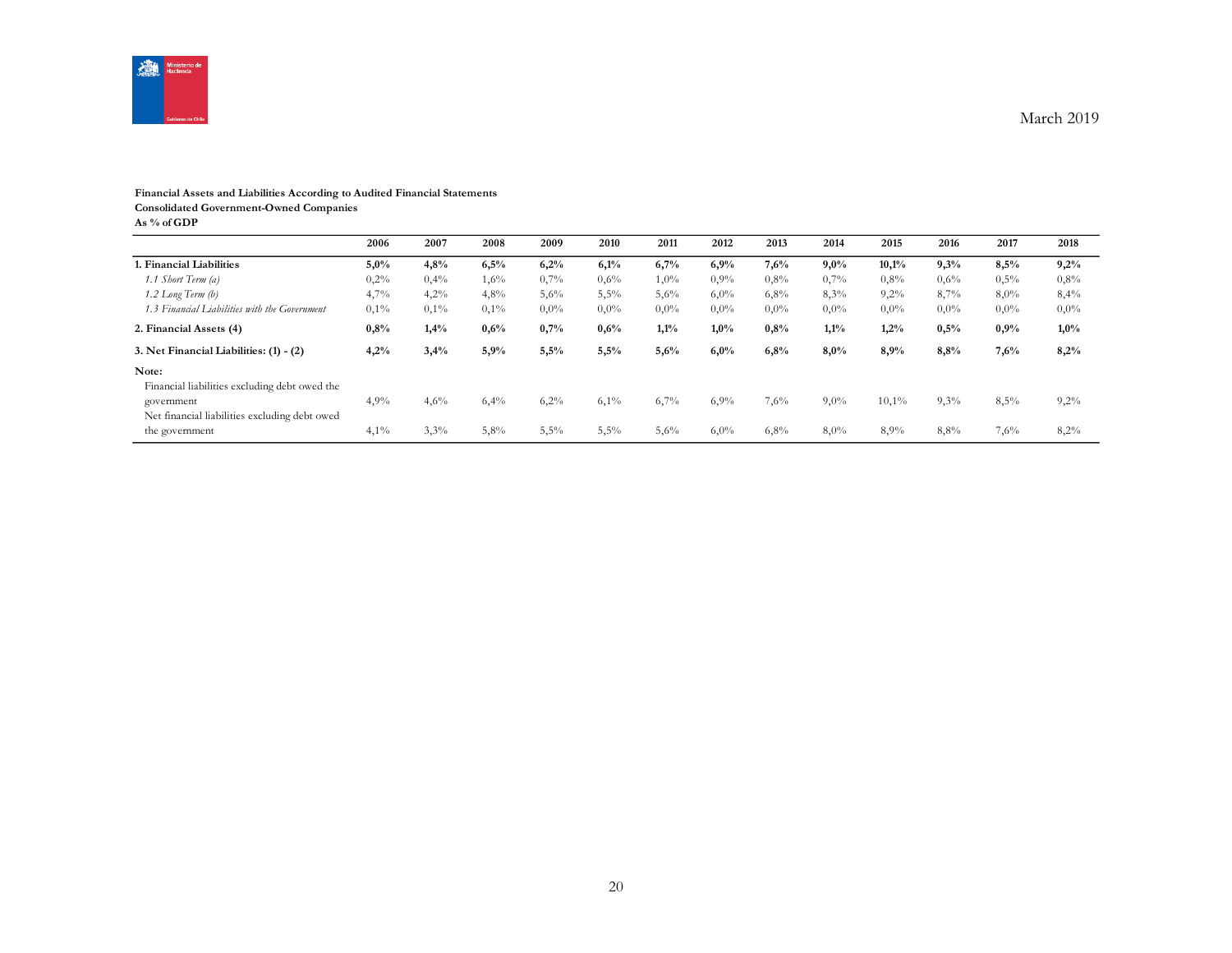

|                        |                            |             | 1991 1992 1993 1994 1995 1996 1997 1998 1999 2000 2001 2002 2003 2004 2005 2006 2007 2008 2009 2010 |                    |                           |             |                    |                    |             |                           |                           |              |           |                         |             |                           |             |           |                    |                    |             |             | 2011 2012 2013 2014 2015 2016 2017 2018 |             |             |                    |                           |             |
|------------------------|----------------------------|-------------|-----------------------------------------------------------------------------------------------------|--------------------|---------------------------|-------------|--------------------|--------------------|-------------|---------------------------|---------------------------|--------------|-----------|-------------------------|-------------|---------------------------|-------------|-----------|--------------------|--------------------|-------------|-------------|-----------------------------------------|-------------|-------------|--------------------|---------------------------|-------------|
|                        |                            |             |                                                                                                     |                    |                           |             |                    |                    |             |                           |                           |              |           |                         |             |                           |             |           |                    |                    |             |             |                                         |             |             |                    |                           |             |
| CODELCO                | $\mathbf x$                | X           | X                                                                                                   | $\mathbf x$        | $\boldsymbol{\mathrm{X}}$ | X           | X                  | X                  | X           | $\boldsymbol{\mathrm{X}}$ | $\boldsymbol{\mathrm{X}}$ | X            | X         | $\bf x$                 | $\mathbf x$ | $\boldsymbol{\mathrm{X}}$ | $\mathbf x$ | X         | $\mathbf x$        | $\bf x$            | $\mathbf x$ | X           | X                                       | $\mathbf x$ | $\bf x$     | $\mathbf x$        | $\mathbf x$               | $\mathbf x$ |
| <b>ENAP</b>            | $\mathbf x$                | $\mathbf x$ | X                                                                                                   | X                  | $\mathbf x$               | $\mathbf x$ | $\mathbf x$        | X                  | $\mathbf X$ | $\mathbf x$               | $\mathbf x$               | $\mathbf x$  | X         | $\mathbf x$             | $\mathbf x$ | $\mathbf x$               | $\mathbf x$ | X         | $\mathbf x$        | $\mathbf x$        | $\mathbf x$ | $\mathbf x$ | x                                       | $\mathbf X$ | $\mathbf x$ | $\mathbf x$        | $\mathbf x$               | $\mathbf x$ |
| <b>ENAMI</b>           | $\mathbf x$                | $\mathbf X$ | $\bar{x}$                                                                                           | $\bar{x}$          | x                         | $\bar{X}$   | $\bar{x}$          | $\bar{\mathbf{x}}$ | X           | X                         | x                         | $\bar{x}$    |           | $\bar{x}$               | $\bar{x}$   | x                         | $\bar{x}$   |           | $\bar{x}$          | $\bar{x}$          | $\bar{x}$   | $\bar{x}$   |                                         | $\bar{x}$   | $\bar{x}$   | x                  | $\mathbf x$               | $\mathbf x$ |
| Empresas portuarias    |                            |             |                                                                                                     |                    |                           |             |                    |                    |             |                           |                           |              |           |                         |             |                           |             |           |                    |                    |             |             |                                         |             |             |                    |                           |             |
| Emporchi               | $\mathbf x$                | X           | X                                                                                                   | X                  | $\bf x$                   | $\bf x$     | $\bf x$            |                    |             |                           |                           |              |           |                         |             |                           |             |           |                    |                    |             |             |                                         |             |             |                    |                           |             |
| Arica                  |                            |             |                                                                                                     |                    |                           |             |                    | $\mathbf x$        | $\bar{x}$   | $\bf x$                   | $\boldsymbol{\mathrm{X}}$ | X            | X         | X                       | X           | $\bf x$                   | $\mathbf x$ | X         | X                  | X                  | $\bf x$     | $\bf x$     | x                                       | X           | X           | X                  | $\mathbf x$               | $\mathbf x$ |
| Iquique                |                            |             |                                                                                                     |                    |                           |             |                    | $\bf x$            | X           | X                         | $\boldsymbol{\mathrm{x}}$ | X            | X         | X                       | X           | X                         | $\mathbf X$ | x         | X                  | X                  | $\bf x$     | X           | x                                       | X           | X           | $\bar{\mathbf{x}}$ | $\mathbf x$               | $\mathbf x$ |
| Antofagasta            |                            |             |                                                                                                     |                    |                           |             |                    | $\mathbf x$        | $\bar{x}$   | $\bar{x}$                 | $\bf x$                   | $\mathbf x$  | X         | X                       | X           | $\bar{x}$                 | $\mathbf X$ | X         | $\bf x$            | $\bar{x}$          | $\bar{x}$   | $\mathbf x$ | $\bf x$                                 | $\mathbf X$ | $\bar{x}$   | $\bar{x}$          | $\mathbf x$               | $\mathbf x$ |
| Coquimbo               |                            |             |                                                                                                     |                    |                           |             |                    | $\mathbf x$        | $\bar{x}$   | $\bf x$                   | $\mathbf x$               | $\mathbf{x}$ | X         | $\bf x$                 | $\bar{X}$   | $\bar{x}$                 | $\mathbf X$ | X         | $\mathbf x$        | $\bar{x}$          | $\bf x$     | $\mathbf x$ | X                                       | $\bf x$     | $\bar{x}$   | $\bar{\mathbf{x}}$ | $\mathbf x$               | $\mathbf x$ |
| Valaparaíso            |                            |             |                                                                                                     |                    |                           |             |                    | $\bar{X}$          | X           | X                         | $\bar{x}$                 | $\bar{x}$    | $\bar{x}$ | $\overline{\mathbf{x}}$ | $\bar{x}$   | $\bar{x}$                 | $\bar{x}$   |           | $\bar{x}$          | $\bar{x}$          | $\bar{x}$   | $\bar{x}$   |                                         | $\bar{x}$   | $\bar{x}$   | x                  | $\mathbf x$               | $\bar{x}$   |
| San Antonio            |                            |             |                                                                                                     |                    |                           |             |                    | $\mathbf x$        | $\bar{x}$   | $\bar{x}$                 | $\bf x$                   | $\mathbf x$  | X         | $\bar{X}$               | $\bar{X}$   | $\bf x$                   | $\mathbf x$ | X         | $\bf x$            | $\bar{x}$          | $\bar{X}$   | $\mathbf x$ | X                                       | $\mathbf x$ | $\bar{x}$   | $\bar{x}$          | $\mathbf x$               | $\mathbf x$ |
| San Vicente Talcahuano |                            |             |                                                                                                     |                    |                           |             |                    | X                  | X           | X                         | $\boldsymbol{\mathrm{x}}$ | $\mathbf x$  | X         | X                       | X           | X                         | $\mathbf x$ | X         | $\mathbf x$        | X                  | $\bf x$     | $\mathbf x$ | X                                       | $\mathbf x$ | X           | X                  | $\mathbf x$               | $\mathbf x$ |
| <b>Puerto Montt</b>    |                            |             |                                                                                                     |                    |                           |             |                    | $\bf x$            | $\bf x$     | $\bf x$                   | $\bf{X}$                  | $\bf x$      | X         | $\bar{X}$               | X           | $\bf{X}$                  | $\mathbf X$ | X         | $\bf{X}$           | $\bar{\mathbf{x}}$ | $\bar{x}$   | $\mathbf x$ | X                                       | $\bf x$     | $\bf x$     | $\bar{x}$          | $\mathbf x$               | X           |
| Chacabuco              |                            |             |                                                                                                     |                    |                           |             |                    | $\bf x$            | $\bar{x}$   | $\bf x$                   | $\bf x$                   | $\mathbf{x}$ | x         | $\bf x$                 | $\bar{X}$   | $\bf x$                   | $\bf x$     | x         | $\bf x$            | $\bar{X}$          | $\bf x$     | $\mathbf x$ | x                                       | $\bf x$     | $\bar{x}$   | $\bar{X}$          | $\mathbf x$               | $\mathbf x$ |
| Austral                |                            |             |                                                                                                     |                    |                           |             |                    | $\mathbf x$        | X           | $\bf x$                   | $\bf{x}$                  | $\mathbf x$  | $\bar{x}$ | $\bf x$                 | $\bar{x}$   | $\bar{x}$                 | $\mathbf x$ | $\bar{x}$ | $\bf x$            | $\bar{x}$          | $\bar{X}$   | $\mathbf x$ | $\bf x$                                 | $\mathbf x$ | $\bar{x}$   | X                  | $\mathbf x$               | $\mathbf x$ |
| Empresas Sanitarias    |                            |             |                                                                                                     |                    |                           |             |                    |                    |             |                           |                           |              |           |                         |             |                           |             |           |                    |                    |             |             |                                         |             |             |                    |                           |             |
| <b>ECONSSA</b>         |                            |             |                                                                                                     |                    |                           |             |                    |                    |             |                           |                           |              |           |                         |             |                           |             | X         | X                  | X                  | X           | Х           | X                                       | X           | X           | X                  | $\boldsymbol{\mathrm{x}}$ | $\mathbf x$ |
| <b>ESSAT</b>           | $\mathbf x$                | $\mathbf X$ | X                                                                                                   | X                  | X                         | х           | X                  | X                  | Χ           | X                         | $\bf x$                   | X            | X         | X                       |             |                           |             |           |                    |                    |             |             |                                         |             |             |                    |                           |             |
| <b>ESSAN</b>           |                            | $\mathbf x$ |                                                                                                     | X                  | $\bf x$                   | $\bf x$     | $\mathbf x$        | X                  | $\bar{x}$   | $\bar{x}$                 | $\bf x$                   | $\mathbf x$  | X         | $\mathbf x$             | X           |                           |             |           |                    |                    |             |             |                                         |             |             |                    |                           |             |
| <b>EMSSAT</b>          | $\mathbf x$<br>$\mathbf x$ | $\mathbf x$ | X<br>$\bf{X}$                                                                                       | X                  | $\bf{X}$                  | $\bf x$     | $\mathbf x$        | $\bf x$            | $\bar{x}$   | $\bar{x}$                 | $\bf x$                   | $\mathbf x$  | $\bar{X}$ | X                       |             | $\mathbf x$               | $\mathbf x$ |           |                    |                    |             |             |                                         |             |             |                    |                           |             |
| <b>ESSCO</b>           | $\mathbf x$                | $\mathbf x$ | $\bf x$                                                                                             | X                  | $\bf x$                   | X           | $\mathbf x$        | X                  | $\bar{x}$   | x                         | $\bar{x}$                 | $\bf x$      | $\bar{x}$ | $\bar{X}$               |             |                           |             |           |                    |                    |             |             |                                         |             |             |                    |                           |             |
| <b>ESVAL</b>           |                            |             |                                                                                                     |                    |                           |             |                    |                    |             |                           |                           |              |           |                         |             |                           |             |           |                    |                    |             |             |                                         |             |             |                    |                           |             |
| <b>ESSEL</b>           | $\mathbf x$                | $\mathbf x$ | X                                                                                                   | X                  | X                         | X           | $\mathbf x$        | X                  |             |                           |                           |              |           |                         |             |                           |             |           |                    |                    |             |             |                                         |             |             |                    |                           |             |
| <b>ESSAM</b>           | $\mathbf x$                | $\mathbf X$ | $\bf{X}$                                                                                            | X                  | X                         | $\bf x$     | $\bar{\mathbf{x}}$ | $\bar{\mathbf{x}}$ | X           |                           |                           |              |           |                         |             |                           |             |           |                    |                    |             |             |                                         |             |             |                    |                           |             |
|                        | $\mathbf x$                | $\mathbf X$ | $\bf x$                                                                                             | $\bar{x}$          | $\bf x$                   | $\bf x$     | $\mathbf x$        | X                  | X           |                           |                           |              |           |                         |             |                           |             |           |                    |                    |             |             |                                         |             |             |                    |                           |             |
| <b>ESSBIO</b>          | $\mathbf x$                | $\mathbf x$ | $\bf{X}$                                                                                            | X                  | $\bf{X}$                  | $\mathbf x$ | $\mathbf x$        | $\bar{X}$          | $\bar{x}$   |                           |                           |              |           |                         |             |                           |             |           |                    |                    |             |             |                                         |             |             |                    |                           |             |
| <b>ESSAR</b>           | $\mathbf x$                | $\mathbf X$ | $\bf x$                                                                                             | X                  | $\bf x$                   | X           | $\mathbf x$        | $\bf x$            | X           | x                         |                           | X            |           | x                       |             |                           |             |           |                    |                    |             |             |                                         |             |             |                    |                           |             |
| <b>ESSAL</b>           | $\mathbf x$                | $\bf x$     | $\bf x$                                                                                             | X                  | X                         | $\bf x$     | $\bf x$            | X                  |             |                           |                           |              |           |                         |             |                           |             |           |                    |                    |             |             |                                         |             |             |                    |                           |             |
| <b>EMSSAT</b>          | $\mathbf x$                | $\mathbf x$ | $\bf{X}$                                                                                            | X                  | $\bf{X}$                  | $\mathbf x$ | $\mathbf x$        | $\bar{X}$          | $\bf x$     | $\bf x$                   | X                         | $\bf{X}$     | X         | $\bf x$                 |             |                           |             |           |                    |                    |             |             |                                         |             |             |                    |                           |             |
| <b>ESMAG</b>           | $\mathbf x$                | $\mathbf x$ | $\bf x$                                                                                             | $\bar{x}$          | $\bar{x}$                 | $\bf x$     | $\mathbf x$        | $\bf x$            | $\bar{x}$   | $\bar{x}$                 | X                         | $\bf x$      | X         | $\bar{x}$               |             |                           |             |           |                    |                    |             |             |                                         |             |             |                    |                           |             |
| <b>EMOS</b>            | $\mathbf x$                | $\mathbf X$ | $\bar{X}$                                                                                           | $\bar{\mathbf{x}}$ | $\bf{X}$                  | $\bf x$     | $\bar{x}$          | ÿ                  |             |                           |                           |              |           |                         |             |                           |             |           |                    |                    |             |             |                                         |             |             |                    |                           |             |
| <b>EFE</b>             | $\mathbf x$                | $\mathbf x$ | $\bf x$                                                                                             | X                  | $\bf x$                   | $\mathbf x$ | $\mathbf x$        | $\bf x$            | $\bar{x}$   | $\bar{x}$                 | $\bf x$                   | $\bf x$      | X         | $\bar{X}$               | x           | X                         | $\bf x$     | x         | $\bf x$            | $\bar{x}$          | $\bar{X}$   | $\bf x$     | x                                       | $\bf x$     | X           | $\bar{x}$          | $\bf x$                   | $\bf x$     |
| Correos                | $\mathbf x$                | $\mathbf x$ | X                                                                                                   | X                  | X                         | X           | $\mathbf x$        | X                  | X           | $\bf x$                   | X                         | X            | X         | X                       | X           | $\bf x$                   | $\mathbf x$ | X         | X                  | X                  | X           | X           | X                                       | X           | X           | X                  | $\mathbf x$               | $\mathbf x$ |
| Metro                  | $\mathbf x$                | $\mathbf X$ | X                                                                                                   | $\bar{\mathbf{x}}$ | X                         | $\bf x$     | X                  | X                  | $\bf x$     | x                         | X                         | $\bf{X}$     | X         | X                       | X           | $\bf x$                   | $\bf{X}$    |           | $\bar{\mathbf{x}}$ | $\bar{\mathbf{x}}$ | $\bf x$     | $\bf x$     |                                         | $\bf x$     | $\bar{x}$   | $\bar{\mathbf{x}}$ | $\mathbf x$               | $\mathbf x$ |
| Polla                  | $\mathbf x$                | $\mathbf x$ | $\bf x$                                                                                             | $\bar{x}$          | $\bf x$                   | $\bf x$     | $\mathbf x$        | $\bf x$            | $\bar{x}$   | $\bar{x}$                 | X                         | $\bf x$      | X         | $\bar{X}$               | $\bar{X}$   | $\bf x$                   | $\bf x$     | х         | $\bf x$            | $\bar{x}$          | X           | $\bf x$     | x                                       | $\bf x$     | $\bar{x}$   | $\bar{X}$          | $\bf x$                   | $\mathbf x$ |
| ZOFRI                  | $\mathbf x$                | $\mathbf x$ | $\bf{X}$                                                                                            | X                  | $\bf{X}$                  | $\mathbf x$ | $\mathbf x$        | $\bf x$            | $\bf x$     | $\bf{X}$                  | $\bf{X}$                  | $\mathbf x$  | X         | X                       | $\bf x$     | $\bf{X}$                  | $\mathbf X$ | X         | $\bf{X}$           | $\bar{x}$          | $\bar{X}$   | $\mathbf x$ | $\bf x$                                 | $\mathbf X$ | $\bf x$     | $\bar{\mathbf{x}}$ | $\mathbf x$               | $\mathbf x$ |
| <b>ENACAR</b>          | $\mathbf x$                | $\mathbf x$ | $\bf x$                                                                                             | $\bar{x}$          | $\bf x$                   | $\bf x$     | $\mathbf x$        | $\bf x$            | $\bar{x}$   | $\bar{x}$                 | $\bf x$                   | $\mathbf x$  | $\bar{x}$ | $\bar{X}$               | $\bar{X}$   | $\bf x$                   | $\mathbf x$ | X         | $\bf x$            | $\bar{x}$          | $\bar{X}$   | $\mathbf x$ | $\bf x$                                 | $\bf x$     | $\bar{x}$   | $\bar{X}$          |                           |             |
| <b>EMAZA</b>           | $\mathbf x$                | $\bf x$     | X                                                                                                   | X                  | X                         | X           | $\bf x$            | X                  | $\bar{x}$   | X                         | X                         | X            | х         | X                       | X           | $\bf x$                   | $\bf x$     | х         | $\bf x$            | X                  | X           | $\bf x$     |                                         |             |             |                    |                           |             |
| <b>SACOR</b>           | $\mathbf x$                | $\mathbf X$ | X                                                                                                   | $\bar{\mathbf{x}}$ | X                         | $\bf x$     | X                  | $\bf x$            | $\bf x$     | $\bf x$                   | X                         | $\mathbf X$  | X         | $\bf x$                 | X           | $\bf x$                   | $\mathbf X$ | X         | $\bf{X}$           | $\bar{\mathbf{x}}$ | X           | $\mathbf x$ |                                         | X           | X           | X                  | $\mathbf x$               | $\mathbf x$ |
| <b>COTRISA</b>         | $\mathbf x$                | $\mathbf x$ | $\bf x$                                                                                             | $\bar{x}$          | $\bf{X}$                  | X           | $\mathbf x$        | $\bf x$            | $\bar{x}$   | $\bf{X}$                  | $\boldsymbol{\mathrm{X}}$ | $\mathbf x$  | X         | $\bar{X}$               | $\bf x$     | $\bf x$                   | $\mathbf X$ | х         | $\bf x$            | $\bar{x}$          | $\bf x$     | $\bf x$     | x                                       | $\bar{x}$   | $\bar{x}$   | $\bar{x}$          | $\mathbf x$               | $\mathbf x$ |
| La Nación              | $\mathbf x$                | $\mathbf X$ | $\bar{X}$                                                                                           | $\bar{x}$          | $\bar{x}$                 | X           | $\bf x$            | X                  | $\bar{x}$   | $\bar{x}$                 | $\bf x$                   | $\bf{X}$     | $\bar{x}$ | $\bar{\mathbf{x}}$      | $\bar{x}$   | $\bar{x}$                 | $\bf x$     | x         | $\bar{x}$          | $\bar{x}$          | $\bf x$     | $\bf x$     | X                                       | $\bf x$     | $\bf x$     | $\mathbf x$        | $\mathbf x$               | $\mathbf x$ |
| Puerto Madero          |                            |             |                                                                                                     |                    |                           |             |                    |                    |             |                           |                           |              |           |                         |             |                           |             |           |                    | $\bar{x}$          | $\bf x$     | $\mathbf x$ | $\bf x$                                 | $\bf x$     | $\bar{x}$   | $\bar{x}$          | $\mathbf x$               | $\mathbf x$ |
| <b>SASIPA</b>          | $\mathbf x$                | X           | N                                                                                                   | X                  | X                         | X           | x                  | х                  | X           | х                         | X                         | X            | X         | х                       | х           | X                         | $\bf x$     | х         | X                  | $\bar{x}$          | $\bf x$     | $\bf x$     | x                                       | X           | X           | $\bar{X}$          | $\mathbf x$               | $\mathbf x$ |
| <b>TV Nacional</b>     | S/I                        | $\mathbf X$ | X                                                                                                   | $\bar{x}$          | X                         | X           | X                  |                    | X           | $\bf x$                   | $\bf x$                   | $\bf{X}$     | X         | X                       | X           | $\bf{X}$                  | $\bf{X}$    |           | $\bar{x}$          | $\bar{x}$          | $\bf x$     | $\bf x$     |                                         | X           | X           | $\bar{\mathbf{x}}$ | $\mathbf x$               | X           |
| Asmar                  |                            |             |                                                                                                     |                    |                           |             |                    |                    |             |                           |                           |              |           |                         |             |                           |             |           |                    | $\bar{x}$          | $\bf x$     | $\bf x$     | x                                       | $\bf x$     | $\bar{x}$   | $\bar{X}$          | $\bf x$                   | $\bf x$     |
| Enaer                  |                            |             |                                                                                                     |                    |                           |             |                    |                    |             |                           |                           |              |           |                         |             |                           |             |           |                    | $\bf x$            | $\bf x$     | $\mathbf x$ | $\bf x$                                 | $\mathbf X$ | $\bf x$     | $\mathbf x$        | $\mathbf x$               | $\mathbf x$ |
| Famae                  |                            |             |                                                                                                     |                    |                           |             |                    |                    |             |                           |                           |              |           |                         |             |                           |             |           |                    | $\bar{x}$          | $\bar{X}$   | $\bf x$     |                                         | $\bar{x}$   | $\bar{x}$   | $\bar{x}$          | $\mathbf x$               | $\mathbf x$ |
| Casa de Moneda S.A.    |                            |             |                                                                                                     |                    |                           |             |                    |                    |             |                           |                           |              |           |                         |             |                           |             |           |                    | $\bar{X}$          | $\bf x$     | X           | x                                       | X           | X           | $\bf x$            | $\bf x$                   | $\bf x$     |
| Empresas Privatizadas  |                            |             |                                                                                                     |                    |                           |             |                    |                    |             |                           |                           |              |           |                         |             |                           |             |           |                    |                    |             |             |                                         |             |             |                    |                           |             |
| <b>EDELAYSEN</b>       | $\mathbf x$                | $\mathbf X$ | х                                                                                                   | X                  | X                         |             | x                  |                    |             |                           |                           |              |           |                         |             |                           |             |           |                    |                    |             |             |                                         |             |             |                    |                           |             |
| <b>EDELNOR</b>         | $\mathbf x$                | $\mathbf x$ | $\boldsymbol{\mathbf{x}}$                                                                           |                    |                           |             |                    |                    |             |                           |                           |              |           |                         |             |                           |             |           |                    |                    |             |             |                                         |             |             |                    |                           |             |
| <b>COLBUN</b>          | $\mathbf x$                | X           | $\bar{x}$                                                                                           | x                  |                           |             |                    |                    |             |                           |                           |              |           |                         |             |                           |             |           |                    |                    |             |             |                                         |             |             |                    |                           |             |
| <b>ENDESA</b>          |                            |             |                                                                                                     |                    |                           |             |                    |                    |             |                           |                           |              |           |                         |             |                           |             |           |                    |                    |             |             |                                         |             |             |                    |                           |             |
| TRANSMARCHILAY         | S/I                        | $\bf x$     |                                                                                                     |                    |                           |             |                    |                    |             |                           |                           |              |           |                         |             |                           |             |           |                    |                    |             |             |                                         |             |             |                    |                           |             |
|                        |                            |             |                                                                                                     |                    |                           |             |                    |                    |             |                           |                           |              |           |                         |             |                           |             |           |                    |                    |             |             |                                         |             |             |                    |                           |             |

**Sources of Financial Statement Data for Government and Privatized Companies**

Privatized companies are not included in the consolidated figures for government-owned companies from the time of their privatization.

( ): the company does not exist or existed.

(-): companies that were public enterprises but now they are private companies or otherwise. (N/I): No information, although the company exists or existed.

In 1999 EeVAL was exated as an anonymous comporation.<br>In 1990 the General Management of Metro was converted into 11 regional anonymous comporations.<br>In 1990 the General Management of Metro was converted to Empress de Trans

Source: Dipres.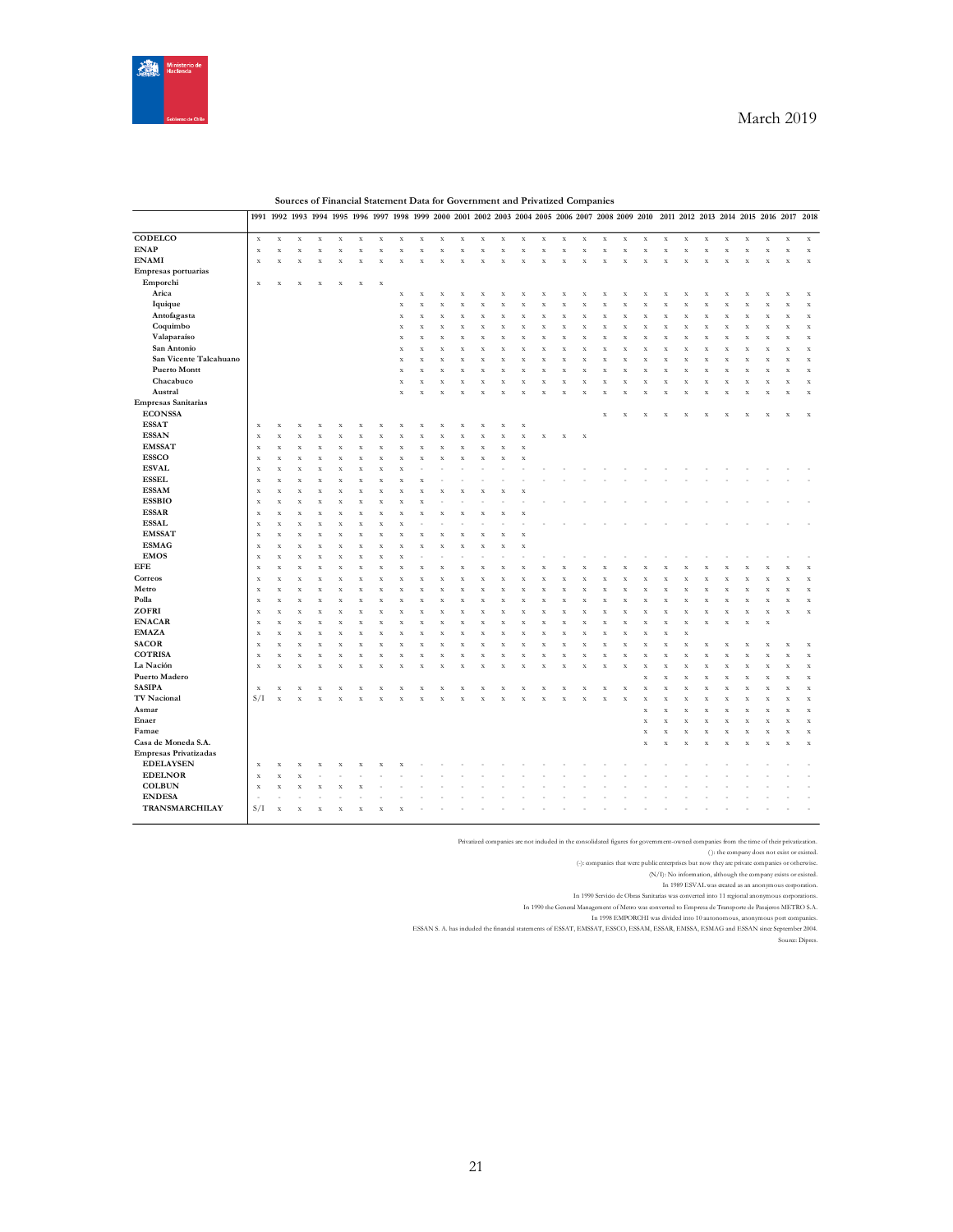

#### **Public Sector Debt Guaranteed by the Treasury**

**In millions of pesos**

|                                 | 2008      | 2009      | 2010      | 2011      | 2012      | 2013      | 2014      | 2015      | 2016                                              | 2017 | 2018 | $mar-19$ |
|---------------------------------|-----------|-----------|-----------|-----------|-----------|-----------|-----------|-----------|---------------------------------------------------|------|------|----------|
| <b>1. TOTAL GUARANTEED DEBT</b> | 1.499.066 | 1.594.356 | 1.842.616 | 1.856.561 | 1.418.510 | 1.753.443 | 1.811.374 | 1.711.965 | 2.653.008 2.977.046 3.219.407 3.191.144           |      |      |          |
| 1.1 Domestic Debt (a)           | 1.168.458 | 1.318.907 | 1.582.340 | 1.617.307 | 1.196.913 | 1.535.061 | 1.595.340 |           | 1.645.076 2.609.414 2.977.046 3.219.407 3.191.144 |      |      |          |
| 1.2 Foreign Debt                | 330.608   | 275.449   | 260.276   | 239.254   | 221.597   | 218.382   | 216.034   | 66.890    | 43.593                                            |      |      |          |
| 1.2.1 The Central Bank of Chile |           |           |           |           |           |           |           |           |                                                   |      |      |          |

(a) Includes debt of the financial and non-financial system. The guaranteed debt of privatized companies was not included

p: preliminary figures

Source: The Treasury

#### **Public Sector Debt Guaranteed by the Treasury**

**As % of GDP**

|                                 | 2008    | 2009    | 2010    | 2011    | 2012    | 2013    | 2014    | 2015    | 2016    | 2017    | 2018    | mar-19  |
|---------------------------------|---------|---------|---------|---------|---------|---------|---------|---------|---------|---------|---------|---------|
| <b>1. TOTAL GUARANTEED DEBT</b> | 1.6%    | 1,6%    | 1,7%    | 1,5%    | 1,1%    | 1,3%    | 1,2%    | 1,1%    | 1,6%    | 1.7%    | 1.7%    | 1,6%    |
| 1.1 Domestic Debt (a)           | 1,2%    | 1,4%    | 1,4%    | 1,3%    | $0.9\%$ | 1,1%    | $1\%$   | $1,0\%$ | 1,5%    | $.7\%$  | 1,7%    | 1,6%    |
| 1.2 Foreign Debt                | 0,4%    | $0.3\%$ | 0,2%    | 0,2%    | 0,2%    | 0.2%    | $0.1\%$ | $0.0\%$ | $0.0\%$ | $0.0\%$ | $0.0\%$ | $0,0\%$ |
| 1.2.1 The Central Bank of Chile | $0.0\%$ | $0.0\%$ | $0.0\%$ | $0.0\%$ | $0.0\%$ | $0.0\%$ | $0.0\%$ | $0.0\%$ | $0.0\%$ | $0.0\%$ | $0.0\%$ | $0,0\%$ |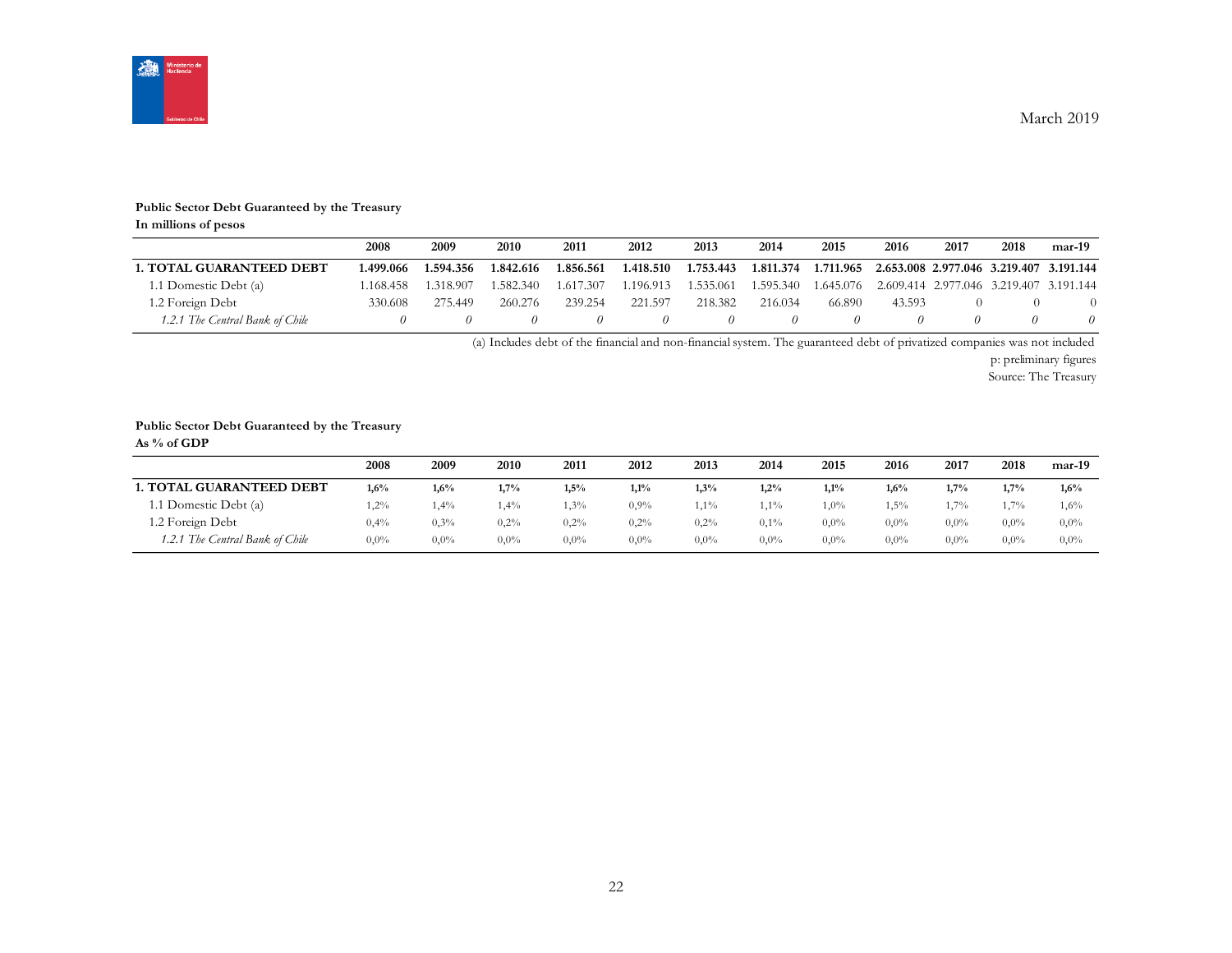<span id="page-22-0"></span>

## **APPENDIX 4**

#### **Recognition Bonds**

<span id="page-22-1"></span>Recognition bonds are an obligation of the Chilean State owed to future pensioners, which will come due as they retire. This financial instrument therefore makes explicit the debt owed to workers who formerly contributed into the old social security system.

These obligations are not conceptually different from other social security obligations in other countries. The practical difference is that in most countries, these obligations are accumulated as future spending commitments through a social security system that are not recorded in the accounting. This is what has been commonly called the implicit social security debt of nations.

Virtually no country, either developed or developing, records social security commitments or implicit social security debt as part of the public debt.

The Recognition Bond is calculated as the necessary principal for the affiliate, who changed over from the old system, to receive a pension equal to 80% of the pensionable salary earned between September 1978 and 1979, save exceptions, multiplied by the proportion of his or her active life during which he paid into the old system. This amount is compounded at a real rate of 4% annually from the time of the change to the new pension system.

When the beneficiaries meet the requirements for retirement, the bonds are redeemed by the Pension Fund Managers (AFP). The Government, through the Social Security Institute (in Spanish, IPS), ex Social Security Normalization Institute (in Spanish, INP), transfers a lump sum that is recorded as below-the-line financing in the new presentation of the fiscal figures of the Central Government. This redeemed bond is added to the affiliate's individual capitalization fund and used to create a future pension flow in any of the possible modalities.